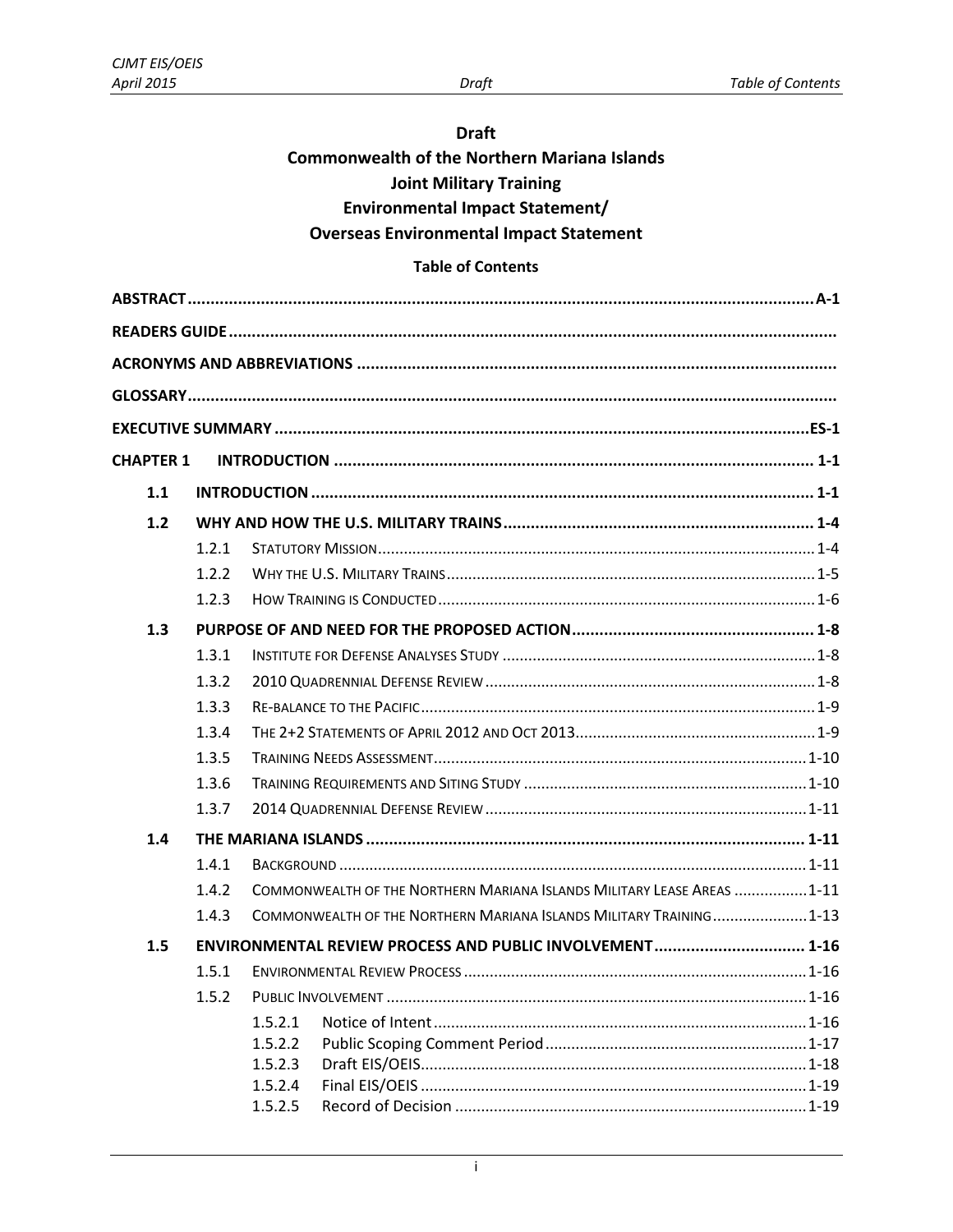|                  | 1.5.3 |         |                                                                               |  |
|------------------|-------|---------|-------------------------------------------------------------------------------|--|
|                  |       | 1.5.3.1 |                                                                               |  |
|                  |       | 1.5.3.2 |                                                                               |  |
|                  |       | 1.5.3.3 |                                                                               |  |
|                  |       | 1.5.3.4 |                                                                               |  |
| <b>CHAPTER 2</b> |       |         |                                                                               |  |
| 2.1              |       |         |                                                                               |  |
| 2.2              |       |         | UNIT AND COMBINED LEVEL TRAINING REQUIREMENTS, REPRESENTATIVE                 |  |
|                  |       |         | TRAINING, WEAPONS, EQUIPMENT, PARTICIPANTS, AND TRAINING                      |  |
|                  |       |         |                                                                               |  |
|                  | 2.2.1 |         |                                                                               |  |
|                  | 2.2.2 |         |                                                                               |  |
|                  | 2.2.3 |         |                                                                               |  |
|                  | 2.2.4 |         | REPRESENTATIVE LIVE-FIRE TRAINING PARTICIPANTS AND SCENARIOS 2-13             |  |
|                  |       | 2.2.4.1 |                                                                               |  |
|                  |       | 2.2.4.2 |                                                                               |  |
|                  |       | 2.2.4.3 |                                                                               |  |
|                  |       | 2.2.4.4 |                                                                               |  |
| 2.3              |       |         |                                                                               |  |
|                  | 2.3.1 |         |                                                                               |  |
|                  | 2.3.2 |         | DEVELOPMENT OF UNIT LEVEL RANGE AND TRAINING AREA ALTERNATIVES ON TINIAN 2-24 |  |
|                  |       | 2.3.2.1 | Initial Development of Tinian Unit Level Range and Training Area              |  |
|                  |       |         |                                                                               |  |
|                  |       | 2.3.2.2 | Refinement of Tinian Unit Level Range and Training Area                       |  |
|                  |       |         |                                                                               |  |
|                  | 2.3.3 |         | DEVELOPMENT OF COMBINED LEVEL RANGE AND TRAINING AREA ALTERNATIVES ON         |  |
|                  |       |         |                                                                               |  |
|                  |       | 2.3.3.1 | Initial Development of Pagan Combined Level Range and Training                |  |
|                  |       | 2.3.3.2 | Refinement of Pagan Combined Level Range and Training Area                    |  |
|                  |       |         |                                                                               |  |
|                  | 2.3.4 |         |                                                                               |  |
| 2.4              |       |         |                                                                               |  |
|                  | 2.4.1 |         |                                                                               |  |
|                  |       | 2.4.1.1 |                                                                               |  |
|                  |       | 2.4.1.2 |                                                                               |  |
|                  |       | 2.4.1.3 |                                                                               |  |
|                  |       | 2.4.1.4 | Operation and Management of Tinian Range and Training Area 2-74               |  |
|                  |       | 2.4.1.5 |                                                                               |  |
|                  |       | 2.4.1.6 |                                                                               |  |
|                  |       | 2.4.1.7 |                                                                               |  |
|                  |       | 2.4.1.8 |                                                                               |  |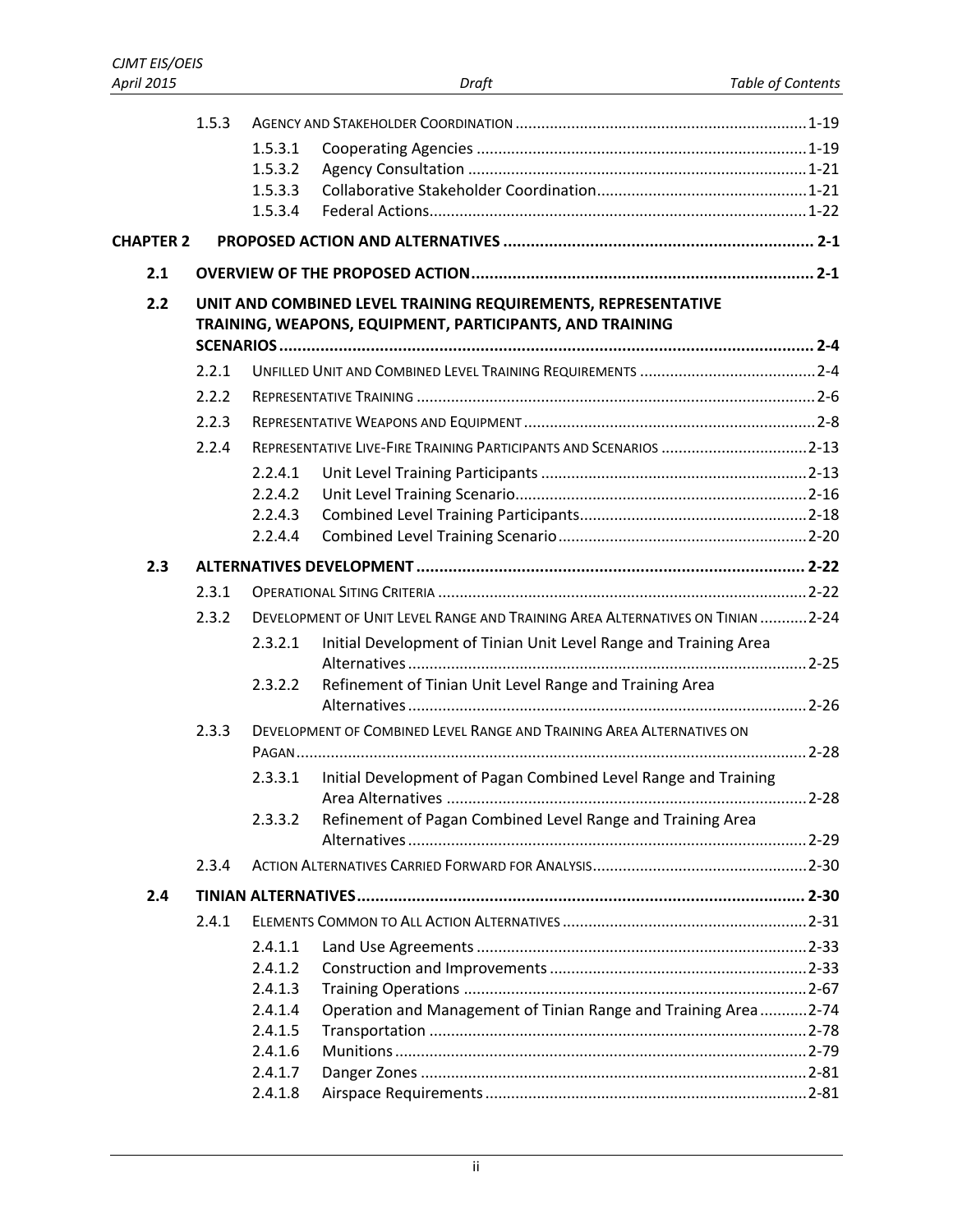|                  |       | 2.4.1.9            |                                                                     |         |
|------------------|-------|--------------------|---------------------------------------------------------------------|---------|
|                  | 2.4.2 |                    |                                                                     |         |
|                  |       | 2.4.2.1            |                                                                     |         |
|                  |       | 2.4.2.2            |                                                                     |         |
|                  | 2.4.3 |                    |                                                                     |         |
|                  |       | 2.4.3.1            |                                                                     |         |
|                  |       | 2.4.3.2            |                                                                     |         |
|                  | 2.4.4 |                    |                                                                     |         |
|                  |       | 2.4.4.1            |                                                                     |         |
|                  |       | 2.4.4.2            |                                                                     |         |
|                  | 2.4.5 |                    |                                                                     |         |
|                  |       | 2.4.5.1            |                                                                     |         |
|                  |       | 2.4.5.2            |                                                                     |         |
|                  |       | 2.4.5.3            |                                                                     |         |
|                  | 2.4.6 |                    |                                                                     |         |
| 2.5              |       |                    |                                                                     |         |
|                  | 2.5.1 |                    |                                                                     |         |
|                  |       | 2.5.1.1            |                                                                     |         |
|                  |       | 2.5.1.2            |                                                                     |         |
|                  |       | 2.5.1.3<br>2.5.1.4 |                                                                     |         |
|                  |       | 2.5.1.5            | Operation and Management of Pagan Range and Training Area2-125      |         |
|                  |       | 2.5.1.6            |                                                                     |         |
|                  |       | 2.5.1.7            |                                                                     |         |
|                  |       | 2.5.1.8            |                                                                     |         |
|                  |       | 2.5.1.9            |                                                                     |         |
|                  | 2.5.2 |                    |                                                                     |         |
|                  |       | 2.5.2.1            |                                                                     |         |
|                  |       | 2.5.2.2            |                                                                     |         |
|                  | 2.5.3 |                    | PAGAN ALTERNATIVE 2                                                 | . 2-141 |
|                  |       | 2.5.3.1            |                                                                     |         |
|                  |       | 2.5.3.2            |                                                                     |         |
|                  | 2.5.4 |                    |                                                                     |         |
|                  | 2.5.5 |                    |                                                                     |         |
| 2.6              |       |                    | ALTERNATIVES CONSIDERED BUT ELIMINATED FROM DETAILED ANALYSIS 2-149 |         |
|                  | 2.6.1 |                    |                                                                     |         |
|                  | 2.6.2 |                    |                                                                     |         |
| 2.7              |       |                    |                                                                     |         |
| <b>CHAPTER 3</b> |       |                    |                                                                     |         |
| 3.1              |       |                    |                                                                     |         |
| 3.2              |       |                    |                                                                     |         |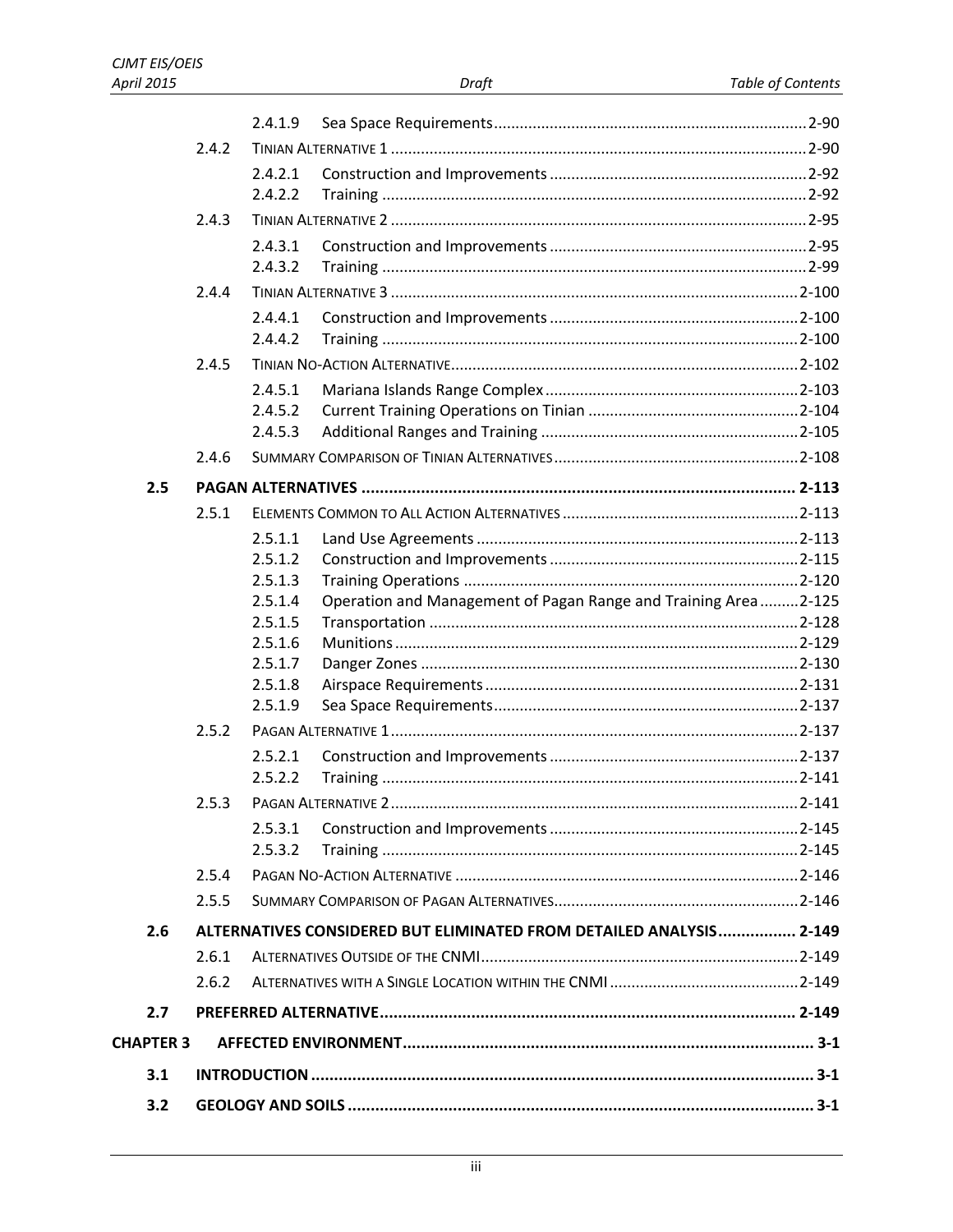|     | 3.2.1 |                    |  |
|-----|-------|--------------------|--|
|     | 3.2.2 |                    |  |
|     |       | 3.2.2.1<br>3.2.2.2 |  |
|     | 3.2.3 |                    |  |
|     | 3.2.4 |                    |  |
|     | 3.2.5 |                    |  |
|     |       | 3.2.5.1            |  |
|     |       | 3.2.5.2            |  |
|     |       | 3.2.5.3            |  |
|     | 3.2.6 |                    |  |
|     |       | 3.2.6.1            |  |
|     |       | 3.2.6.2            |  |
|     |       | 3.2.6.3            |  |
| 3.3 |       |                    |  |
|     | 3.3.1 |                    |  |
|     | 3.3.2 |                    |  |
|     |       | 3.3.2.1            |  |
|     |       | 3.3.2.2            |  |
|     | 3.3.3 |                    |  |
|     | 3.3.4 |                    |  |
|     |       | 3.3.4.1            |  |
|     |       | 3.3.4.2            |  |
|     |       | 3.3.4.3            |  |
|     | 3.3.5 |                    |  |
|     |       | 3.3.5.1            |  |
|     |       | 3.3.5.2            |  |
|     |       | 3.3.5.3            |  |
| 3.4 |       |                    |  |
|     | 3.4.1 |                    |  |
|     | 3.4.2 |                    |  |
|     | 3.4.3 |                    |  |
|     | 3.4.4 |                    |  |
|     | 3.4.5 |                    |  |
| 3.5 |       |                    |  |
|     | 3.5.1 |                    |  |
|     |       | 3.5.1.1            |  |
|     |       | 3.5.1.2            |  |
|     |       | 3.5.1.3            |  |
|     |       | 3.5.1.4            |  |
|     |       | 3.5.1.5            |  |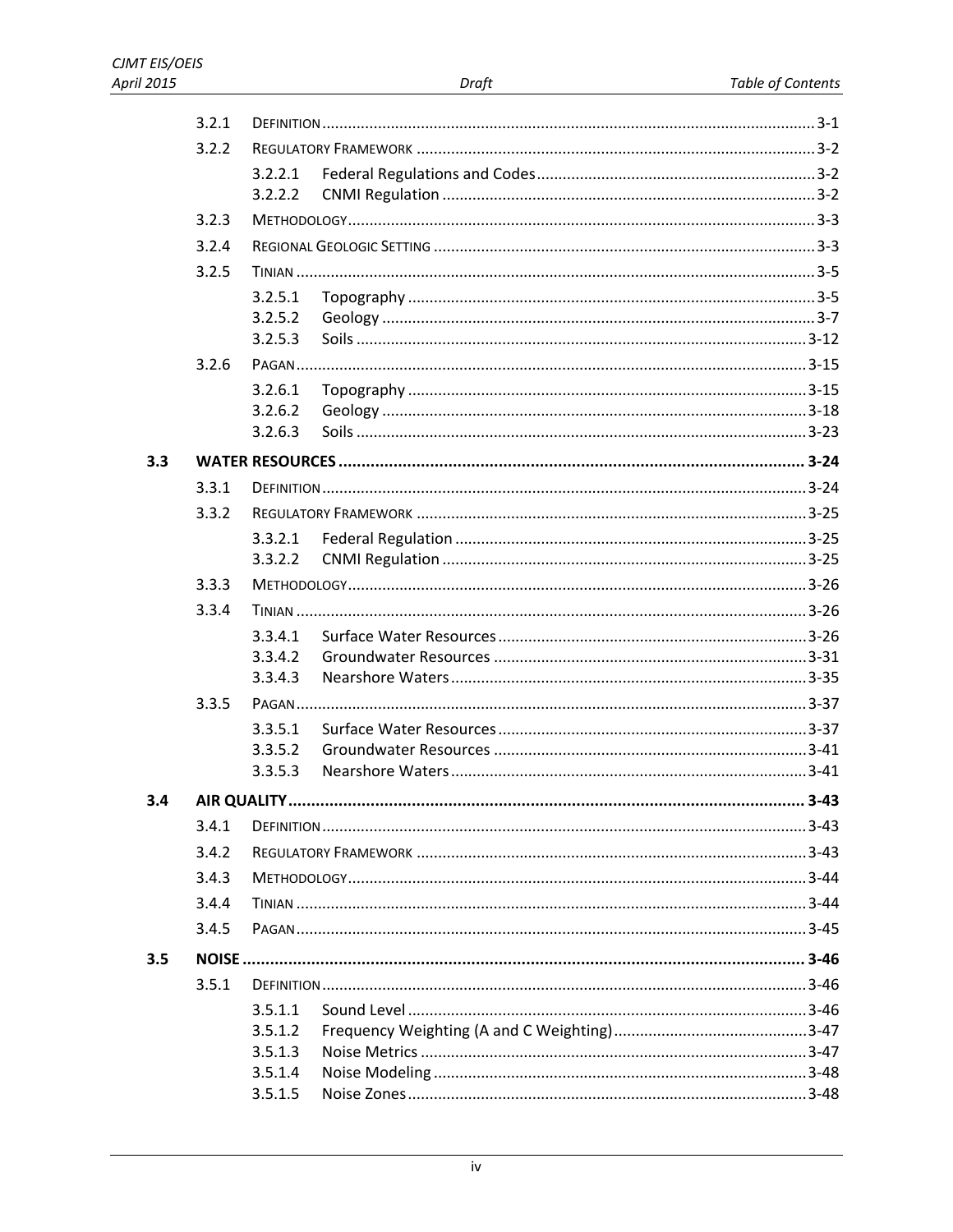|     | 3.5.2 |         |  |
|-----|-------|---------|--|
|     | 3.5.3 |         |  |
|     | 3.5.4 |         |  |
|     |       | 3.5.4.1 |  |
|     |       | 3.5.4.2 |  |
|     |       |         |  |
|     |       | 3.5.4.3 |  |
|     |       | 3.5.4.4 |  |
|     |       | 3.5.4.5 |  |
| 3.6 |       |         |  |
|     | 3.6.1 |         |  |
|     | 3.6.2 |         |  |
|     | 3.6.3 |         |  |
|     | 3.6.4 |         |  |
|     |       | 3.6.4.1 |  |
|     |       | 3.6.4.2 |  |
|     |       | 3.6.4.3 |  |
|     |       | 3.6.4.4 |  |
|     |       | 3.6.4.5 |  |
|     |       | 3.6.4.6 |  |
|     | 3.6.5 |         |  |
|     |       | 3.6.5.1 |  |
|     |       | 3.6.5.2 |  |
|     |       | 3.6.5.3 |  |
| 3.7 |       |         |  |
|     | 3.7.1 |         |  |
|     | 3.7.2 |         |  |
|     |       | 3.7.2.1 |  |
|     |       | 3.7.2.2 |  |
|     |       | 3.7.2.3 |  |
|     | 3.7.3 |         |  |
|     |       | 3.7.3.1 |  |
|     |       | 3.7.3.2 |  |
|     |       | 3.7.3.3 |  |
|     | 3.7.4 |         |  |
|     |       | 3.7.4.1 |  |
|     |       | 3.7.4.2 |  |
|     |       | 3.7.4.3 |  |
|     |       | 3.7.4.4 |  |
|     |       | 3.7.4.5 |  |
|     | 3.7.5 |         |  |
|     |       | 3.7.5.1 |  |
|     |       | 3.7.5.2 |  |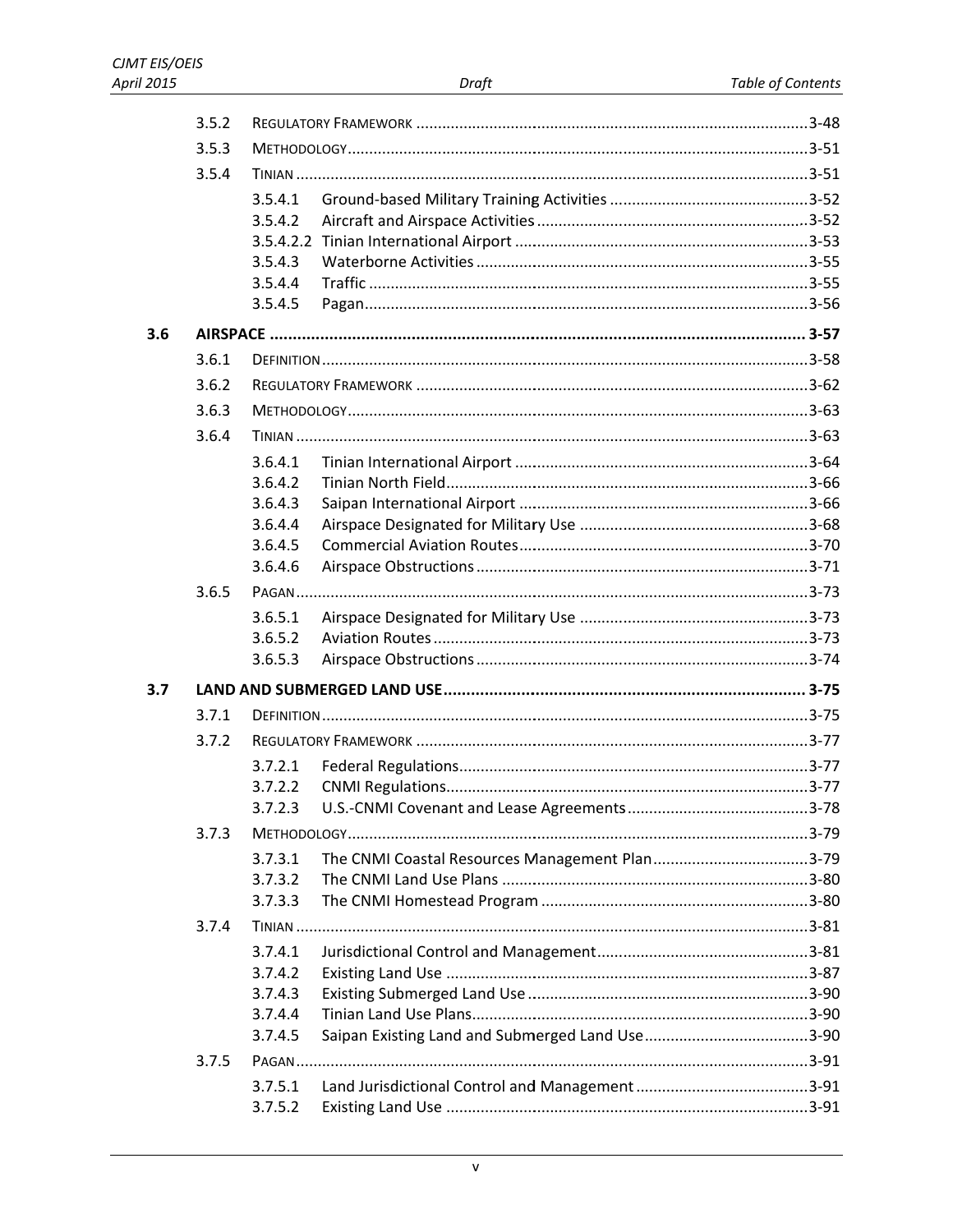|      |       | 3.7.5.3  |  |
|------|-------|----------|--|
|      |       | 3.7.5.4  |  |
| 3.8  |       |          |  |
|      | 3.8.1 |          |  |
|      | 3.8.2 |          |  |
|      | 3.8.3 |          |  |
|      | 3.8.4 |          |  |
|      |       | 3.8.4.1  |  |
|      |       | 3.8.4.2  |  |
|      |       | 3.8.4.3  |  |
|      |       | 3.8.4.4  |  |
|      |       | 3.8.4.5  |  |
|      | 3.8.5 |          |  |
| 3.9  |       |          |  |
|      | 3.9.1 |          |  |
|      |       | 3.9.1.1  |  |
|      |       | 3.9.1.2  |  |
|      |       | 3.9.1.3  |  |
|      | 3.9.2 |          |  |
|      | 3.9.3 |          |  |
|      |       | 3.9.3.1  |  |
|      |       | 3.9.3.2  |  |
|      | 3.9.4 |          |  |
|      |       | 3.9.4.1  |  |
|      |       | 3.9.4.2  |  |
|      |       | 3.9.4.3  |  |
|      |       | 3.9.4.4  |  |
|      | 3.9.5 |          |  |
|      |       | 3.9.5.1  |  |
|      |       | 3.9.5.2  |  |
|      |       | 3.9.5.3  |  |
|      |       | 3.9.5.4  |  |
| 3.10 |       |          |  |
|      |       |          |  |
|      |       | 3.10.1.1 |  |
|      |       | 3.10.1.2 |  |
|      |       | 3.10.1.3 |  |
|      |       |          |  |
|      |       |          |  |
|      |       |          |  |
|      |       |          |  |
|      |       |          |  |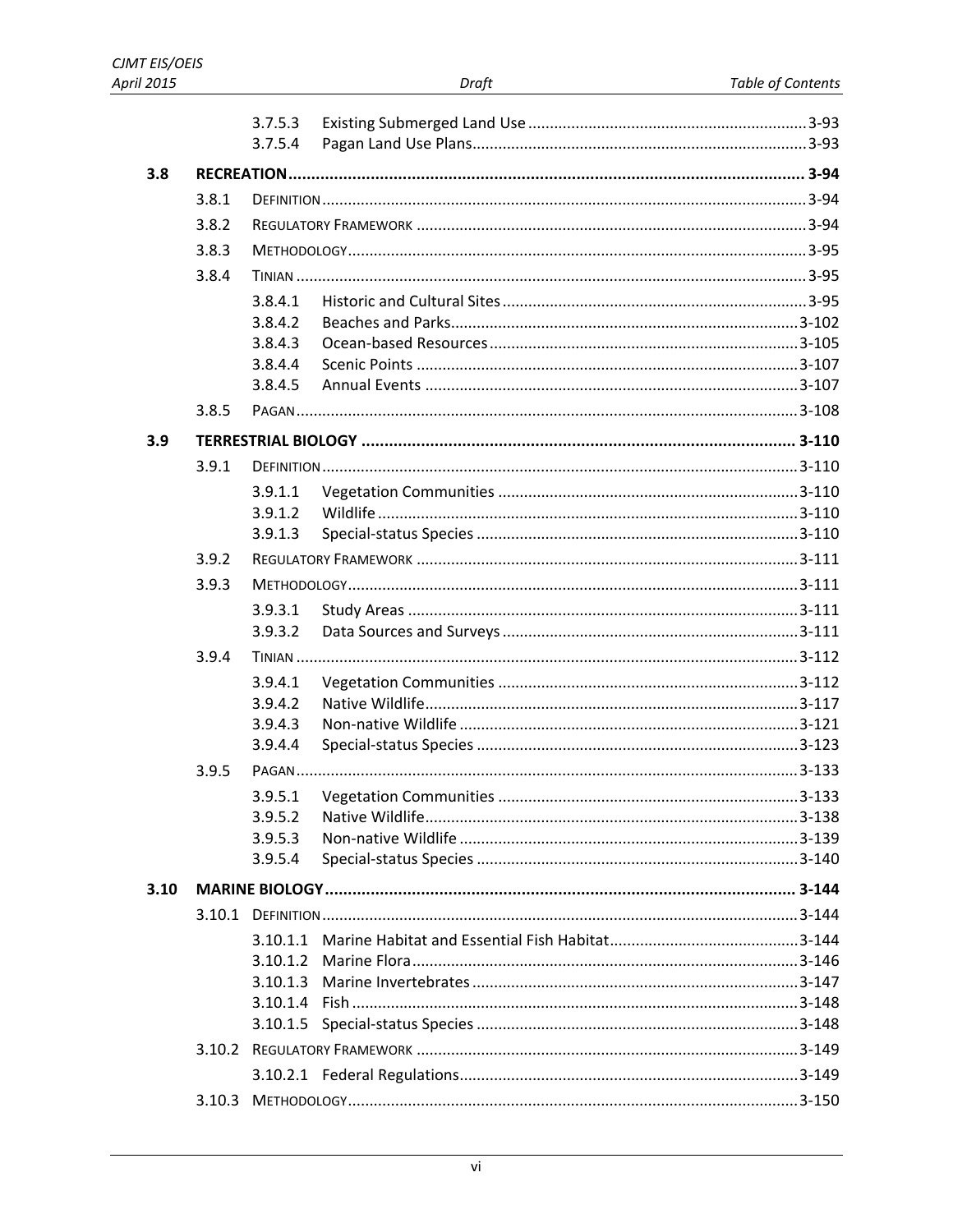|      | 3.10.4.2 |                                                                         |  |
|------|----------|-------------------------------------------------------------------------|--|
|      | 3.10.4.3 |                                                                         |  |
|      |          |                                                                         |  |
|      |          |                                                                         |  |
|      |          |                                                                         |  |
|      | 3.10.5.1 |                                                                         |  |
|      | 3.10.5.2 |                                                                         |  |
|      | 3.10.5.3 |                                                                         |  |
|      | 3.10.5.4 |                                                                         |  |
|      |          |                                                                         |  |
| 3.11 |          |                                                                         |  |
|      |          |                                                                         |  |
|      |          |                                                                         |  |
|      |          |                                                                         |  |
|      |          |                                                                         |  |
|      |          | 3.11.4.1 Previous Cultural Resource Studies and Recorded Resources3-199 |  |
|      |          |                                                                         |  |
|      |          | 3.11.5.1 Previous Cultural Resource Studies and Recorded Resources3-201 |  |
| 3.12 |          |                                                                         |  |
|      |          |                                                                         |  |
|      |          |                                                                         |  |
|      |          |                                                                         |  |
|      |          |                                                                         |  |
|      |          |                                                                         |  |
|      |          |                                                                         |  |
|      |          |                                                                         |  |
|      | 3.12.4.2 |                                                                         |  |
|      | 3.12.4.3 |                                                                         |  |
|      |          |                                                                         |  |
|      |          |                                                                         |  |
|      |          |                                                                         |  |
|      |          |                                                                         |  |
|      |          |                                                                         |  |
| 3.13 |          |                                                                         |  |
|      |          |                                                                         |  |
|      |          |                                                                         |  |
|      |          |                                                                         |  |
|      |          |                                                                         |  |
|      | 3.13.2.3 |                                                                         |  |
|      |          |                                                                         |  |
|      |          |                                                                         |  |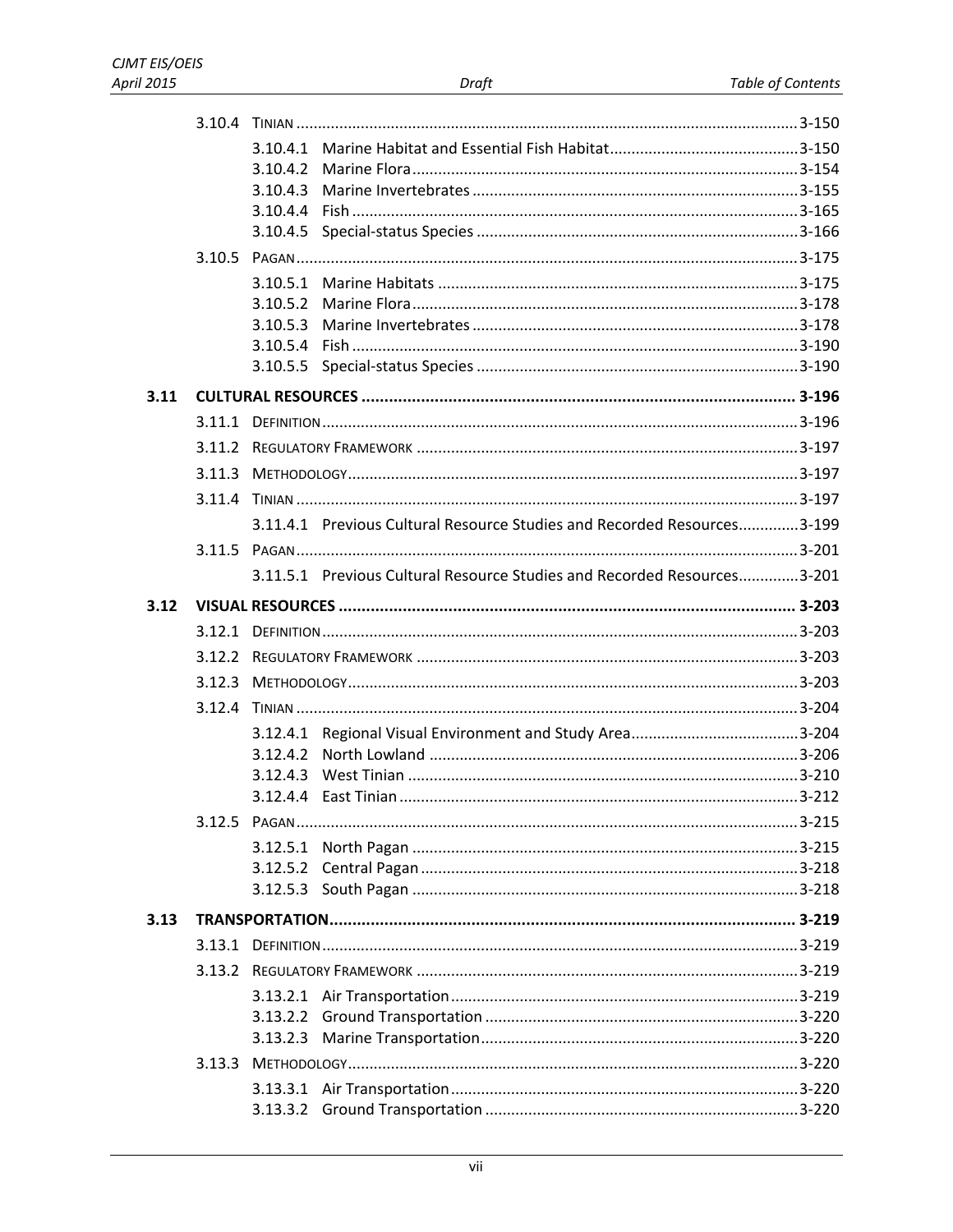|      | 3.13.4 |          |                                                            |  |
|------|--------|----------|------------------------------------------------------------|--|
|      |        |          |                                                            |  |
|      |        | 3.13.4.2 |                                                            |  |
|      |        |          |                                                            |  |
|      | 3.13.5 |          |                                                            |  |
|      |        |          |                                                            |  |
|      |        |          |                                                            |  |
|      |        |          |                                                            |  |
| 3.14 |        |          |                                                            |  |
|      |        |          |                                                            |  |
|      |        |          |                                                            |  |
|      |        |          |                                                            |  |
|      |        |          |                                                            |  |
|      |        |          |                                                            |  |
|      |        |          |                                                            |  |
|      |        | 3.14.4.3 |                                                            |  |
|      |        |          |                                                            |  |
|      |        |          |                                                            |  |
|      |        |          |                                                            |  |
|      | 3.14.5 |          |                                                            |  |
|      |        |          |                                                            |  |
|      |        | 3.14.5.2 |                                                            |  |
|      |        |          |                                                            |  |
|      |        |          |                                                            |  |
|      |        |          |                                                            |  |
|      |        |          |                                                            |  |
| 3.15 |        |          |                                                            |  |
|      |        |          |                                                            |  |
|      |        |          |                                                            |  |
|      | 3.15.3 |          |                                                            |  |
|      |        |          |                                                            |  |
|      |        |          | 3.15.4.1 Commonwealth of the Northern Mariana Islands3-245 |  |
|      |        |          |                                                            |  |
|      |        |          |                                                            |  |
|      | 3.15.5 |          |                                                            |  |
|      |        |          |                                                            |  |
|      |        |          |                                                            |  |
|      |        |          |                                                            |  |
|      |        |          |                                                            |  |
|      |        |          |                                                            |  |
|      |        |          |                                                            |  |
|      |        |          |                                                            |  |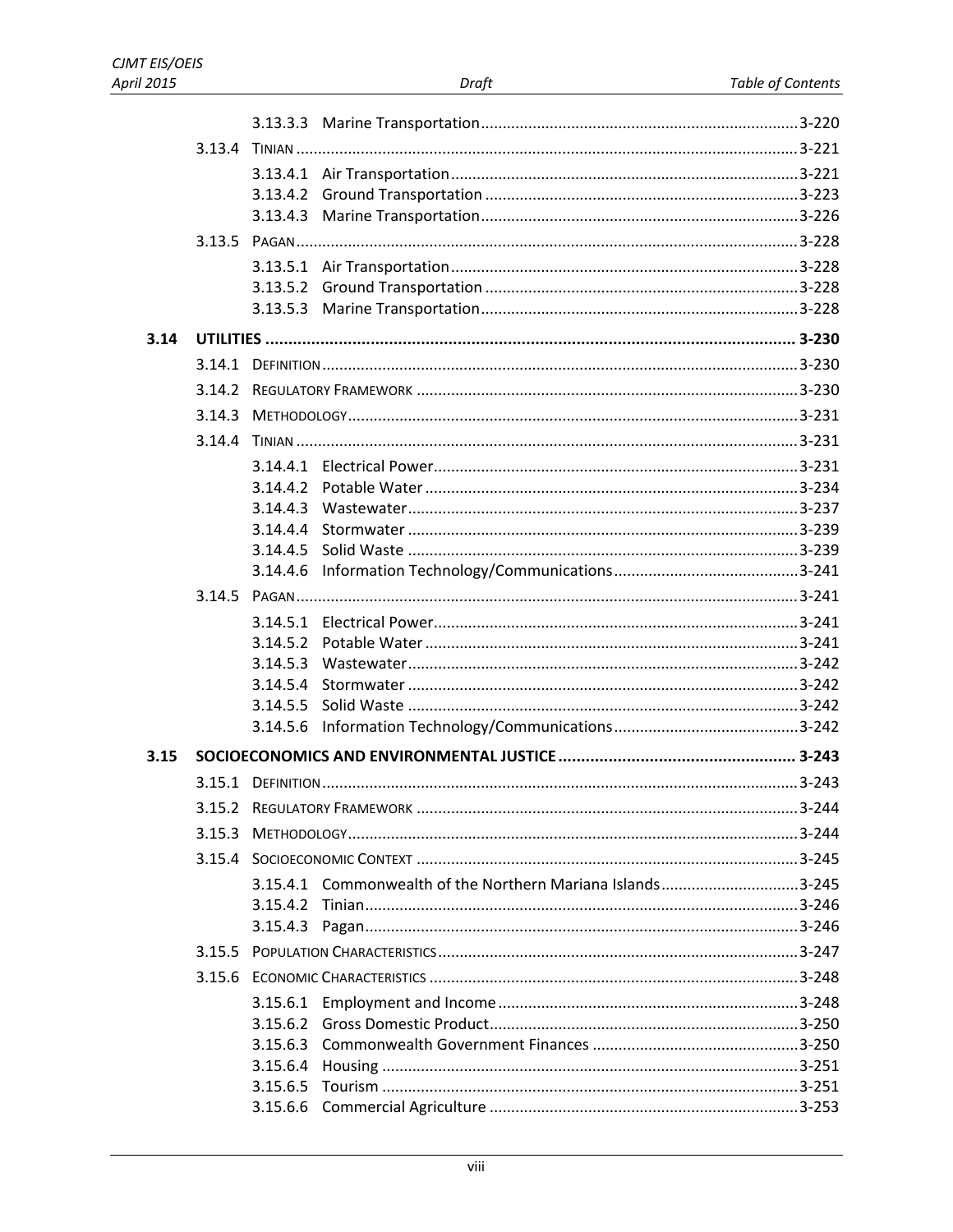| 3.16 |        |                                                            |  |
|------|--------|------------------------------------------------------------|--|
|      |        |                                                            |  |
|      |        |                                                            |  |
|      |        |                                                            |  |
|      |        |                                                            |  |
|      |        |                                                            |  |
|      |        |                                                            |  |
|      |        |                                                            |  |
|      |        |                                                            |  |
|      |        |                                                            |  |
|      | 3.16.4 |                                                            |  |
|      |        |                                                            |  |
|      |        |                                                            |  |
|      |        |                                                            |  |
|      |        |                                                            |  |
|      |        |                                                            |  |
|      |        |                                                            |  |
|      |        |                                                            |  |
|      |        |                                                            |  |
|      |        | 3.16.5.4 Potentially and Confirmed Contaminated Sites3-291 |  |
| 3.17 |        |                                                            |  |
|      |        |                                                            |  |
|      |        |                                                            |  |
|      | 3.17.3 |                                                            |  |
|      |        |                                                            |  |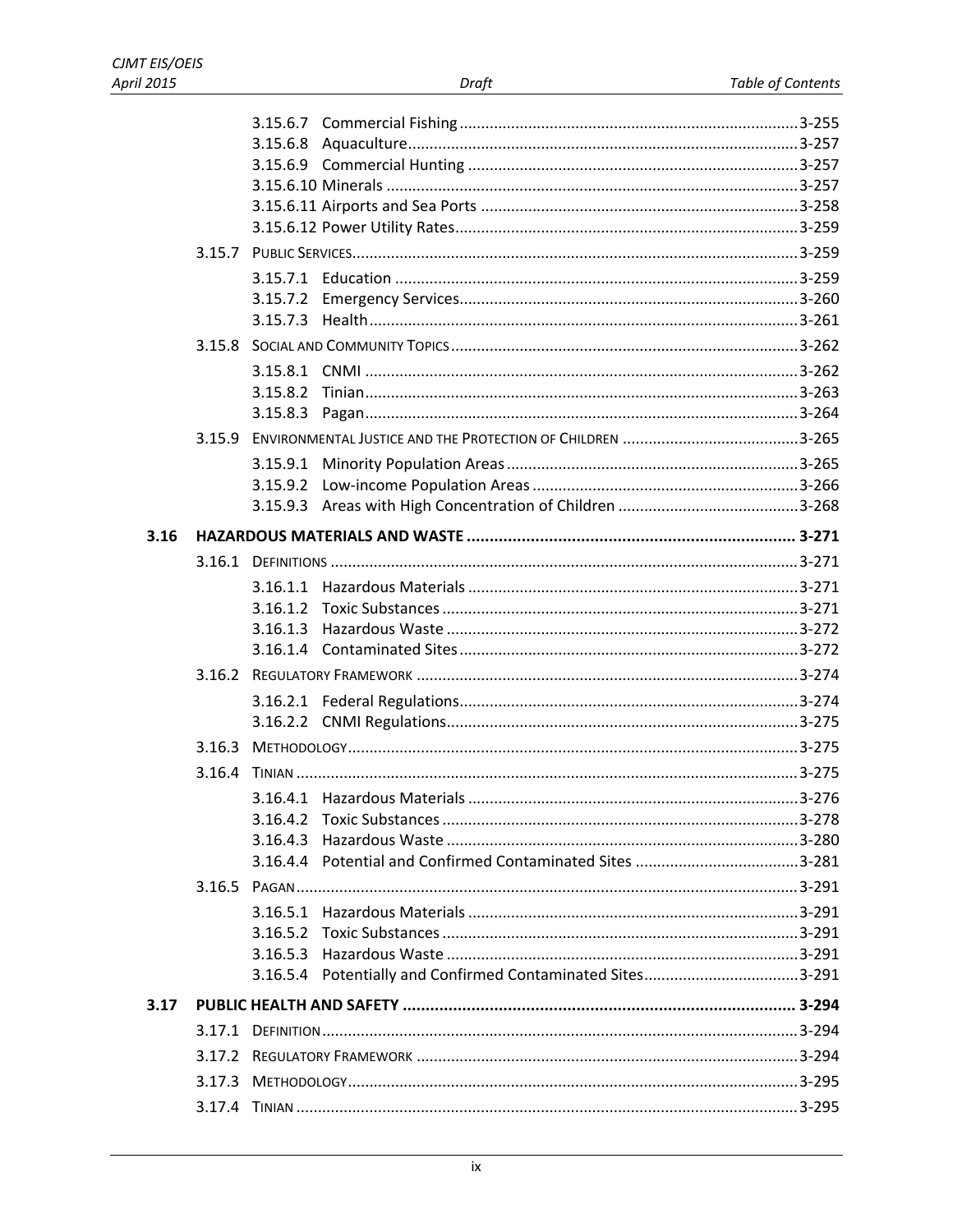|                  |       | 3.17.4.2 |                                                                  |  |
|------------------|-------|----------|------------------------------------------------------------------|--|
|                  |       | 3.17.4.3 |                                                                  |  |
|                  |       |          |                                                                  |  |
|                  |       |          |                                                                  |  |
|                  |       | 3.17.5.2 |                                                                  |  |
|                  |       | 3.17.5.3 |                                                                  |  |
| <b>CHAPTER 4</b> |       |          |                                                                  |  |
| 4.1              |       |          |                                                                  |  |
|                  | 4.1.1 |          |                                                                  |  |
|                  | 4.1.2 |          |                                                                  |  |
|                  | 4.1.3 |          |                                                                  |  |
|                  | 4.1.4 |          |                                                                  |  |
|                  | 4.1.5 |          |                                                                  |  |
|                  |       | 4.1.5.1  |                                                                  |  |
|                  |       | 4.1.5.2  |                                                                  |  |
|                  | 4.1.6 |          |                                                                  |  |
|                  | 4.1.7 |          |                                                                  |  |
|                  | 4.1.8 |          |                                                                  |  |
|                  | 4.1.9 |          |                                                                  |  |
|                  |       |          |                                                                  |  |
| 4.2              |       |          |                                                                  |  |
|                  | 4.2.1 |          |                                                                  |  |
|                  | 4.2.2 |          |                                                                  |  |
|                  |       | 4.2.2.1  |                                                                  |  |
|                  |       | 4.2.2.2  | Best Management Practices and Standard Operating Procedures  4-5 |  |
|                  | 4.2.3 |          |                                                                  |  |
|                  |       | 4.2.3.1  |                                                                  |  |
|                  |       | 4.2.3.2  |                                                                  |  |
|                  |       | 4.2.3.3  |                                                                  |  |
|                  |       | 4.2.3.4  |                                                                  |  |
|                  |       | 4.2.3.5  |                                                                  |  |
|                  | 4.2.4 |          |                                                                  |  |
|                  |       | 4.2.4.1  |                                                                  |  |
|                  |       | 4.2.4.2  |                                                                  |  |
|                  |       | 4.2.4.3  |                                                                  |  |
|                  |       | 4.2.4.4  |                                                                  |  |
| 4.3              |       |          |                                                                  |  |
|                  | 4.3.1 |          |                                                                  |  |
|                  |       | 4.3.1.1  |                                                                  |  |
|                  |       | 4.3.1.2  |                                                                  |  |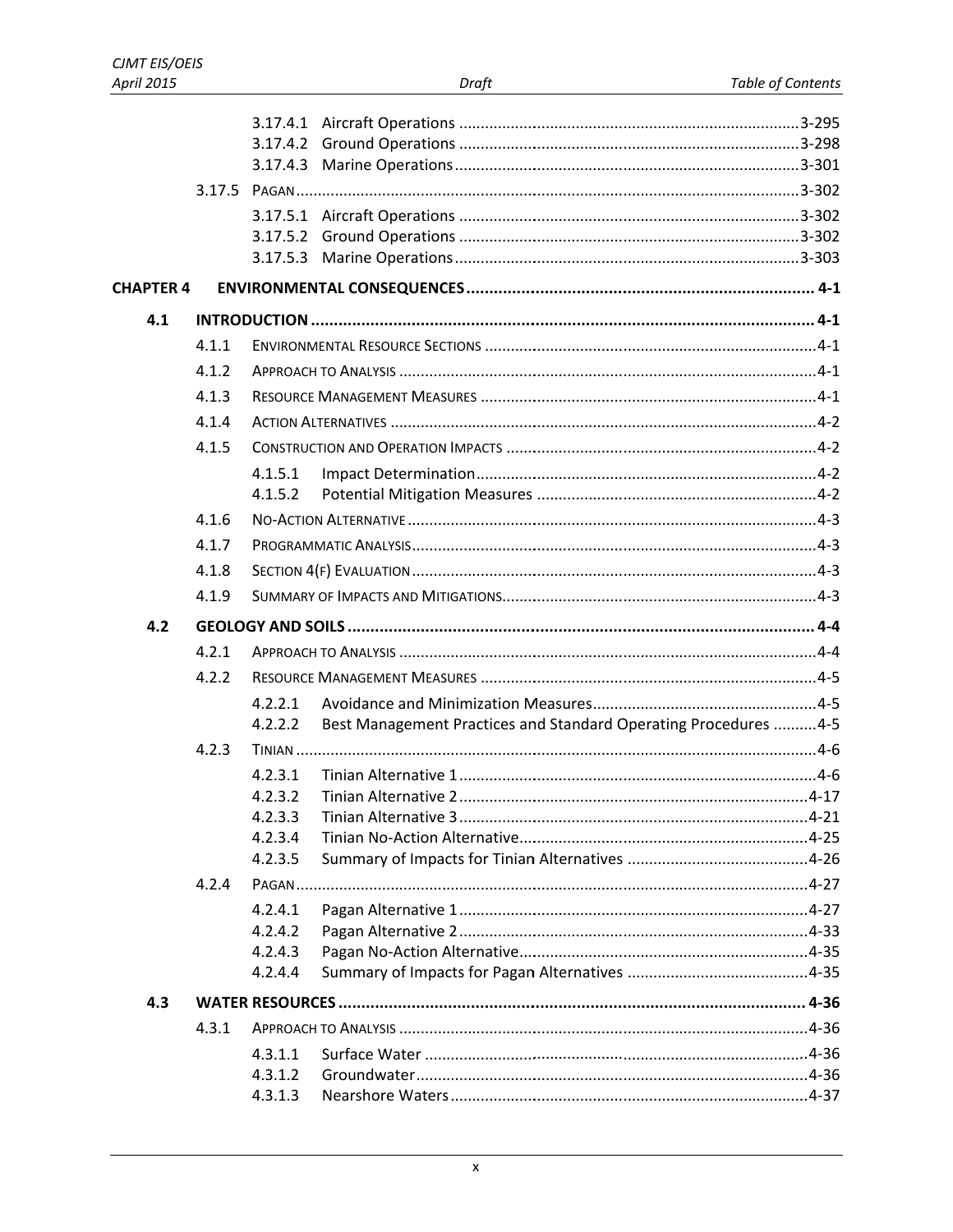|     | 4.3.2 |         |                                                                   |  |
|-----|-------|---------|-------------------------------------------------------------------|--|
|     |       | 4.3.2.1 |                                                                   |  |
|     |       | 4.3.2.2 | Best Management Practices and Standard Operating Procedures  4-38 |  |
|     | 4.3.3 |         |                                                                   |  |
|     |       | 4.3.3.1 |                                                                   |  |
|     |       | 4.3.3.2 |                                                                   |  |
|     |       | 4.3.3.3 |                                                                   |  |
|     |       | 4.3.3.4 |                                                                   |  |
|     |       | 4.3.3.5 |                                                                   |  |
|     | 4.3.4 |         |                                                                   |  |
|     |       | 4.3.4.1 |                                                                   |  |
|     |       | 4.3.4.2 |                                                                   |  |
|     |       | 4.3.4.3 |                                                                   |  |
|     |       | 4.3.4.4 |                                                                   |  |
| 4.4 |       |         |                                                                   |  |
|     | 4.4.1 |         |                                                                   |  |
|     |       | 4.4.1.1 |                                                                   |  |
|     |       | 4.4.1.2 |                                                                   |  |
|     | 4.4.2 |         |                                                                   |  |
|     | 4.4.3 |         |                                                                   |  |
|     |       | 4.4.3.1 |                                                                   |  |
|     |       | 4.4.3.2 |                                                                   |  |
|     |       | 4.4.3.3 |                                                                   |  |
|     |       | 4.4.3.4 |                                                                   |  |
|     |       | 4.4.3.5 |                                                                   |  |
|     | 4.4.4 |         |                                                                   |  |
|     |       | 4.4.4.1 |                                                                   |  |
|     |       | 4.4.4.2 |                                                                   |  |
|     |       | 4.4.4.3 |                                                                   |  |
|     |       | 4.4.4.4 |                                                                   |  |
| 4.5 |       |         |                                                                   |  |
|     | 4.5.1 |         |                                                                   |  |
|     |       | 4.5.1.1 |                                                                   |  |
|     |       | 4.5.1.2 |                                                                   |  |
|     | 4.5.2 |         |                                                                   |  |
|     |       | 4.5.2.1 |                                                                   |  |
|     |       | 4.5.2.2 |                                                                   |  |
|     | 4.5.3 |         |                                                                   |  |
|     |       | 4.5.3.1 |                                                                   |  |
|     |       | 4.5.3.2 |                                                                   |  |
|     |       | 4.5.3.3 |                                                                   |  |
|     |       | 4.5.3.4 |                                                                   |  |
|     |       | 4.5.3.5 |                                                                   |  |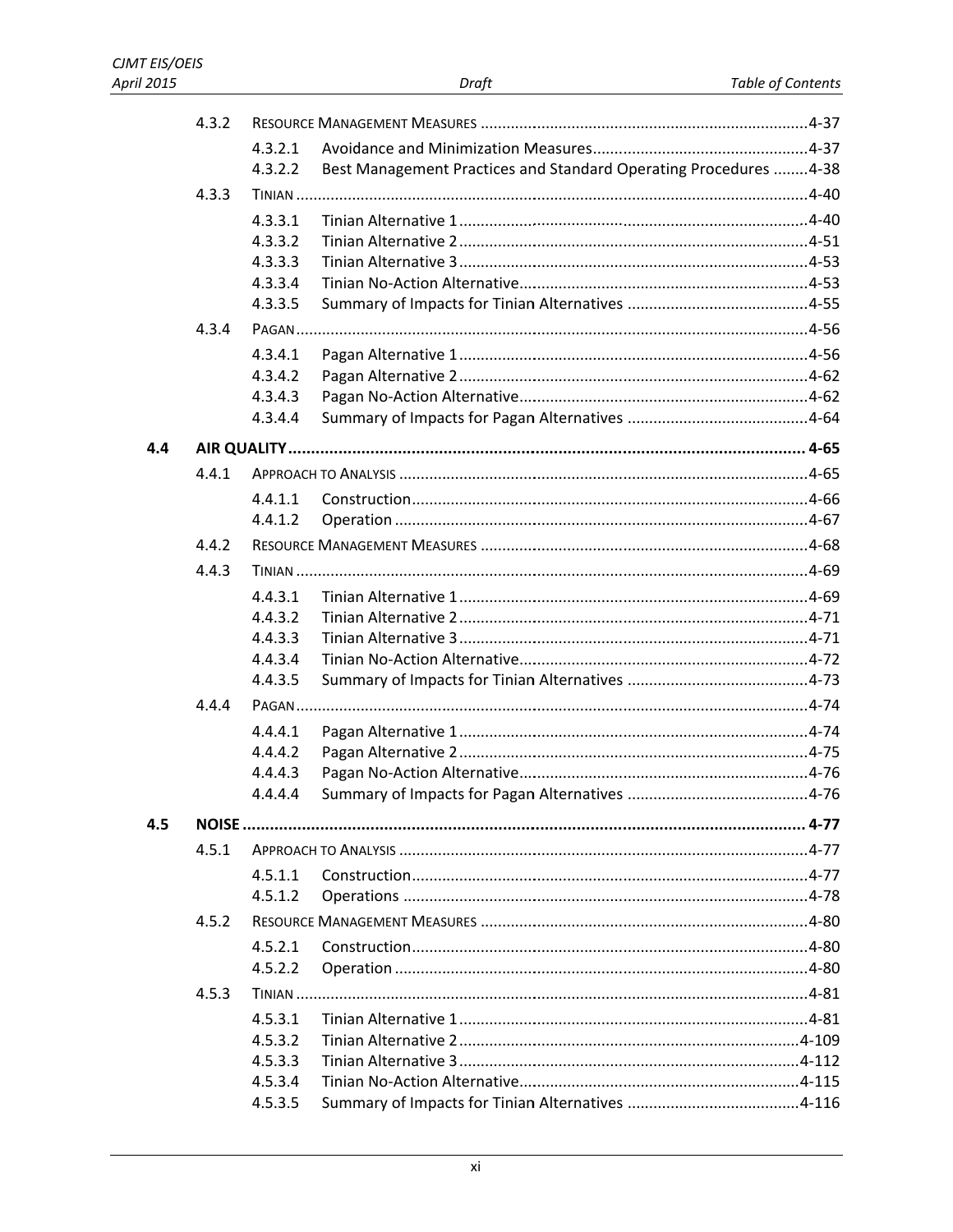|     | 4.5.4 |         |                                                                         |  |
|-----|-------|---------|-------------------------------------------------------------------------|--|
|     |       | 4.5.4.1 |                                                                         |  |
|     |       | 4.5.4.2 |                                                                         |  |
|     |       | 4.5.4.3 |                                                                         |  |
|     |       | 4.5.4.4 |                                                                         |  |
| 4.6 |       |         |                                                                         |  |
|     | 4.6.1 |         |                                                                         |  |
|     | 4.6.2 |         |                                                                         |  |
|     | 4.6.3 |         |                                                                         |  |
|     |       | 4.6.3.1 |                                                                         |  |
|     |       | 4.6.3.2 |                                                                         |  |
|     |       | 4.6.3.3 |                                                                         |  |
|     |       | 4.6.3.4 |                                                                         |  |
|     |       | 4.6.3.5 |                                                                         |  |
|     |       | 4.6.3.6 | Summary of Potential Mitigation Measures for Tinian Alternatives  4-148 |  |
|     | 4.6.4 |         |                                                                         |  |
|     |       | 4.6.4.1 |                                                                         |  |
|     |       | 4.6.4.2 |                                                                         |  |
|     |       | 4.6.4.3 |                                                                         |  |
|     |       | 4.6.4.4 |                                                                         |  |
| 4.7 |       |         |                                                                         |  |
|     | 4.7.1 |         |                                                                         |  |
|     | 4.7.2 |         |                                                                         |  |
|     | 4.7.3 |         |                                                                         |  |
|     |       | 4.7.3.1 |                                                                         |  |
|     |       | 4.7.3.2 |                                                                         |  |
|     |       | 4.7.3.3 |                                                                         |  |
|     |       |         |                                                                         |  |
|     |       | 4.7.3.4 |                                                                         |  |
|     |       | 4.7.3.5 |                                                                         |  |
|     |       | 4.7.3.6 | Summary of Potential Mitigation Measures for Tinian Alternatives  4-167 |  |
|     | 4.7.4 |         |                                                                         |  |
|     |       | 4.7.4.1 |                                                                         |  |
|     |       | 4.7.4.2 |                                                                         |  |
|     |       | 4.7.4.3 |                                                                         |  |
|     |       | 4.7.4.4 |                                                                         |  |
| 4.8 |       |         |                                                                         |  |
|     | 4.8.1 |         |                                                                         |  |
|     | 4.8.2 |         |                                                                         |  |
|     | 4.8.3 |         |                                                                         |  |
|     |       | 4.8.3.1 |                                                                         |  |
|     |       | 4.8.3.2 |                                                                         |  |
|     |       | 4.8.3.3 |                                                                         |  |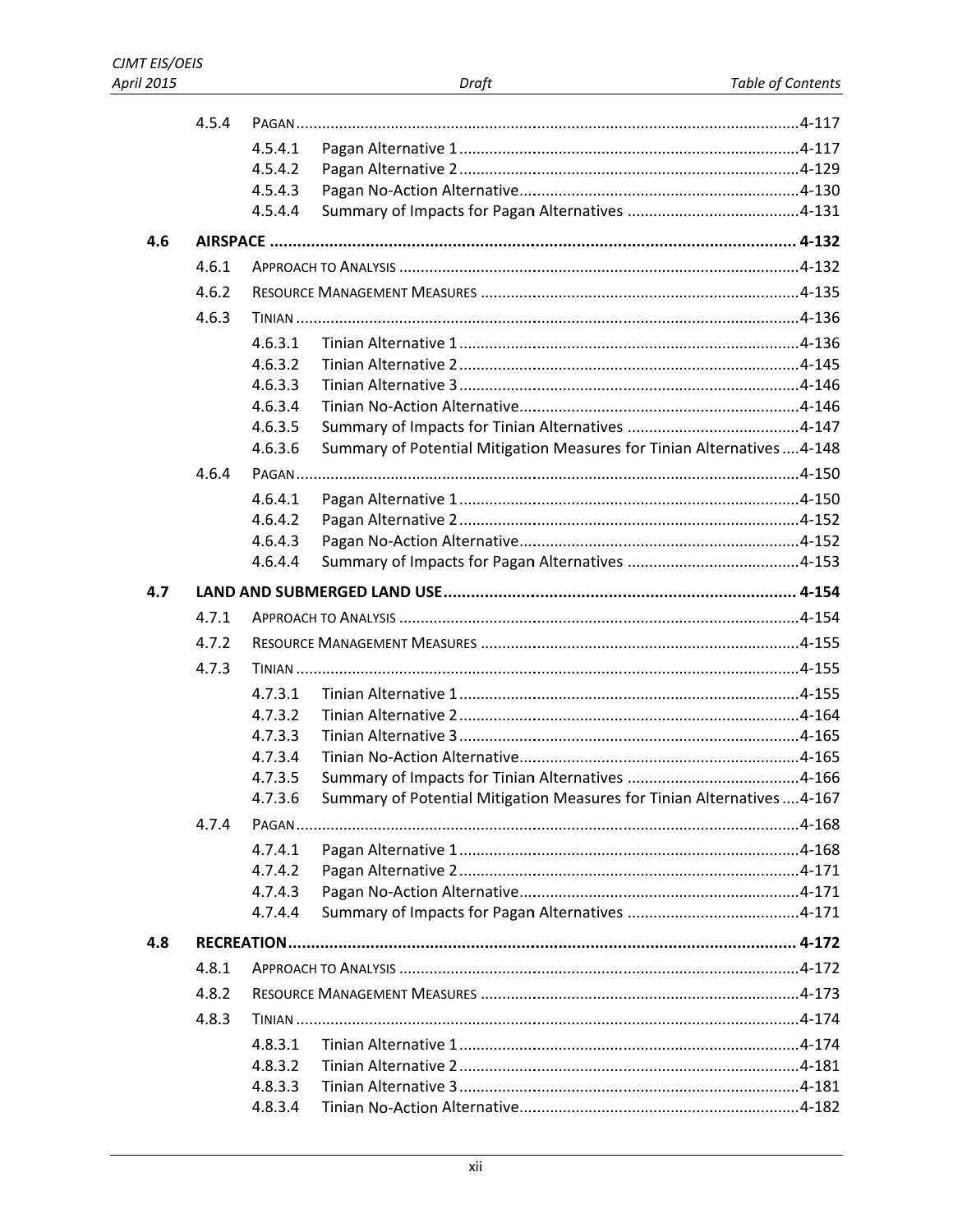|      |        | 4.8.3.5<br>4.8.3.6                           | Summary of Potential Mitigation Measures for Tinian Alternatives  4-184     |
|------|--------|----------------------------------------------|-----------------------------------------------------------------------------|
|      | 4.8.4  |                                              |                                                                             |
|      |        | 4.8.4.1<br>4.8.4.2<br>4.8.4.3<br>4.8.4.4     |                                                                             |
| 4.9  |        |                                              |                                                                             |
|      | 4.9.1  |                                              |                                                                             |
|      |        | 4.9.1.1<br>4.9.1.2<br>4.9.1.3                |                                                                             |
|      | 4.9.2  |                                              |                                                                             |
|      |        | 4.9.2.1<br>4.9.2.2                           | Best Management Practices and Standard Operating Procedures  4-192          |
|      | 4.9.3  |                                              |                                                                             |
|      |        | 4.9.3.1<br>4.9.3.2<br>4.9.3.3                |                                                                             |
|      |        | 4.9.3.4                                      |                                                                             |
|      |        | 4.9.3.5                                      |                                                                             |
|      |        | 4.9.3.6                                      | Summary of Potential Mitigation Measures for Tinian Alternatives  4-239     |
|      | 4.9.4  |                                              |                                                                             |
|      |        | 4.9.4.1<br>4.9.4.2                           |                                                                             |
|      |        | 4.9.4.3                                      |                                                                             |
|      |        | 4.9.4.4                                      |                                                                             |
|      |        | 4.9.4.5                                      | Summary of Potential Mitigation Measures for Pagan Alternatives  4-262      |
| 4.10 |        |                                              |                                                                             |
|      |        |                                              |                                                                             |
|      |        | 4.10.1.1<br>4.10.1.2<br>4.10.1.3<br>4.10.1.4 |                                                                             |
|      |        |                                              |                                                                             |
|      |        |                                              | 4.10.2.2 Best Management Practices and Standard Operating Procedures  4-268 |
|      | 4.10.3 |                                              |                                                                             |
|      |        |                                              |                                                                             |
|      |        |                                              |                                                                             |
|      |        |                                              |                                                                             |
|      |        |                                              |                                                                             |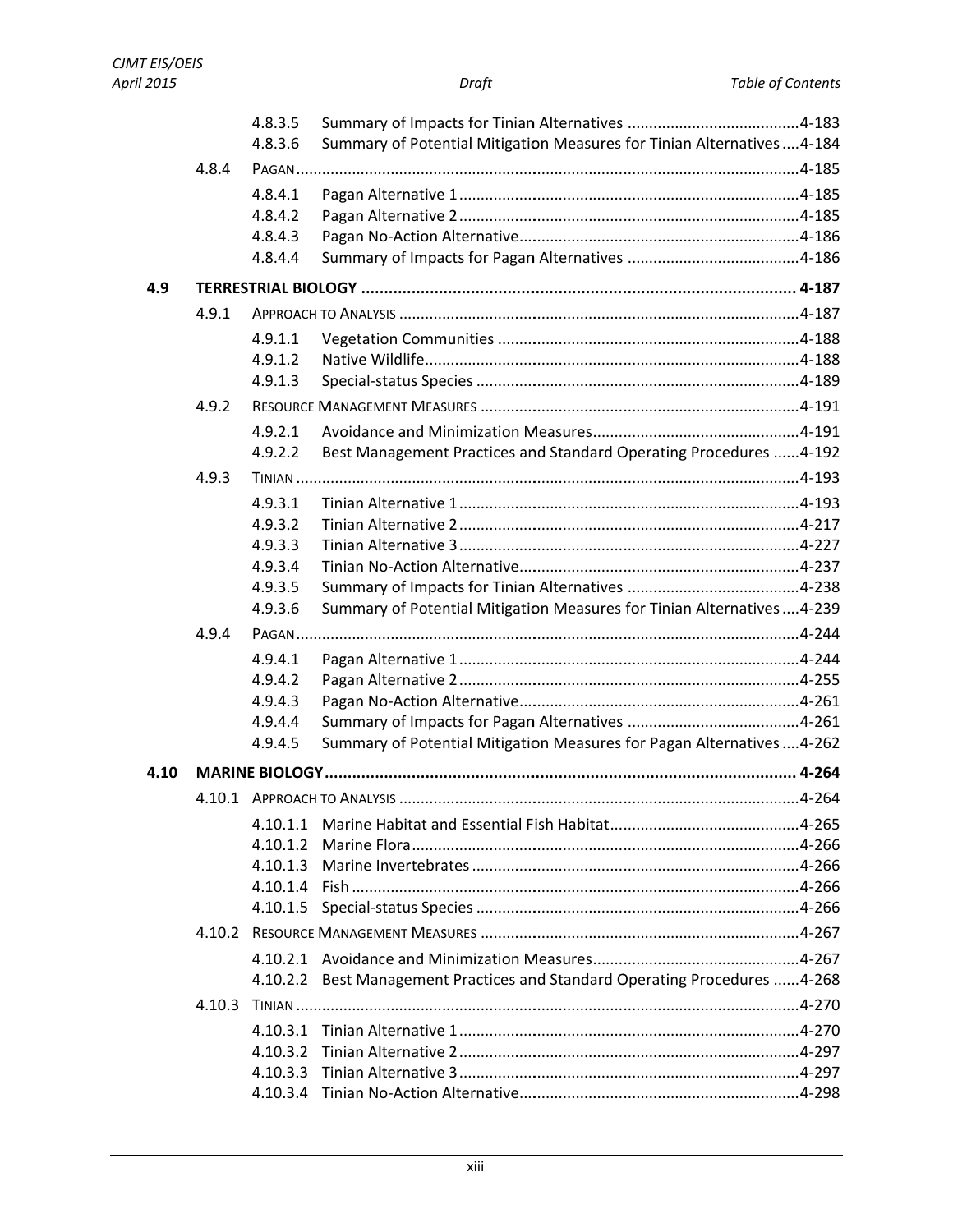|      |        |          | 4.10.3.6 Summary of Potential Mitigation Measures for Tinian Alternatives  4-300 |  |
|------|--------|----------|----------------------------------------------------------------------------------|--|
|      |        |          |                                                                                  |  |
|      |        |          |                                                                                  |  |
|      |        | 4.10.4.2 |                                                                                  |  |
|      |        | 4.10.4.3 |                                                                                  |  |
|      |        | 4.10.4.4 |                                                                                  |  |
|      |        |          | 4.10.4.5 Summary of Potential Mitigation Measures for Pagan Alternatives  4-326  |  |
| 4.11 |        |          |                                                                                  |  |
|      |        |          |                                                                                  |  |
|      |        |          |                                                                                  |  |
|      |        |          |                                                                                  |  |
|      |        |          | 4.11.2.2 Best Management Practices and Standard Operating Procedures  4-329      |  |
|      | 4.11.3 |          |                                                                                  |  |
|      |        |          |                                                                                  |  |
|      |        | 4.11.3.2 |                                                                                  |  |
|      |        | 4.11.3.3 |                                                                                  |  |
|      |        |          |                                                                                  |  |
|      |        |          |                                                                                  |  |
|      |        |          | 4.11.3.6 Summary of Potential Mitigation Measures for Tinian Alternatives  4-351 |  |
|      |        |          |                                                                                  |  |
|      |        |          |                                                                                  |  |
|      |        |          |                                                                                  |  |
|      |        | 4.11.4.3 |                                                                                  |  |
|      |        | 4.11.4.4 | 4.11.4.5 Summary of Potential Mitigation Measures for Pagan Alternatives  4-363  |  |
|      |        |          |                                                                                  |  |
| 4.12 |        |          |                                                                                  |  |
|      |        |          |                                                                                  |  |
|      |        |          |                                                                                  |  |
|      |        |          |                                                                                  |  |
|      |        |          |                                                                                  |  |
|      |        | 4.12.3.2 |                                                                                  |  |
|      |        | 4.12.3.3 |                                                                                  |  |
|      |        |          |                                                                                  |  |
|      |        |          |                                                                                  |  |
|      |        |          |                                                                                  |  |
|      |        | 4.12.4.1 |                                                                                  |  |
|      |        | 4.12.4.2 |                                                                                  |  |
|      |        | 4.12.4.3 |                                                                                  |  |
|      |        |          |                                                                                  |  |
| 4.13 |        |          |                                                                                  |  |
|      |        |          |                                                                                  |  |
|      |        |          |                                                                                  |  |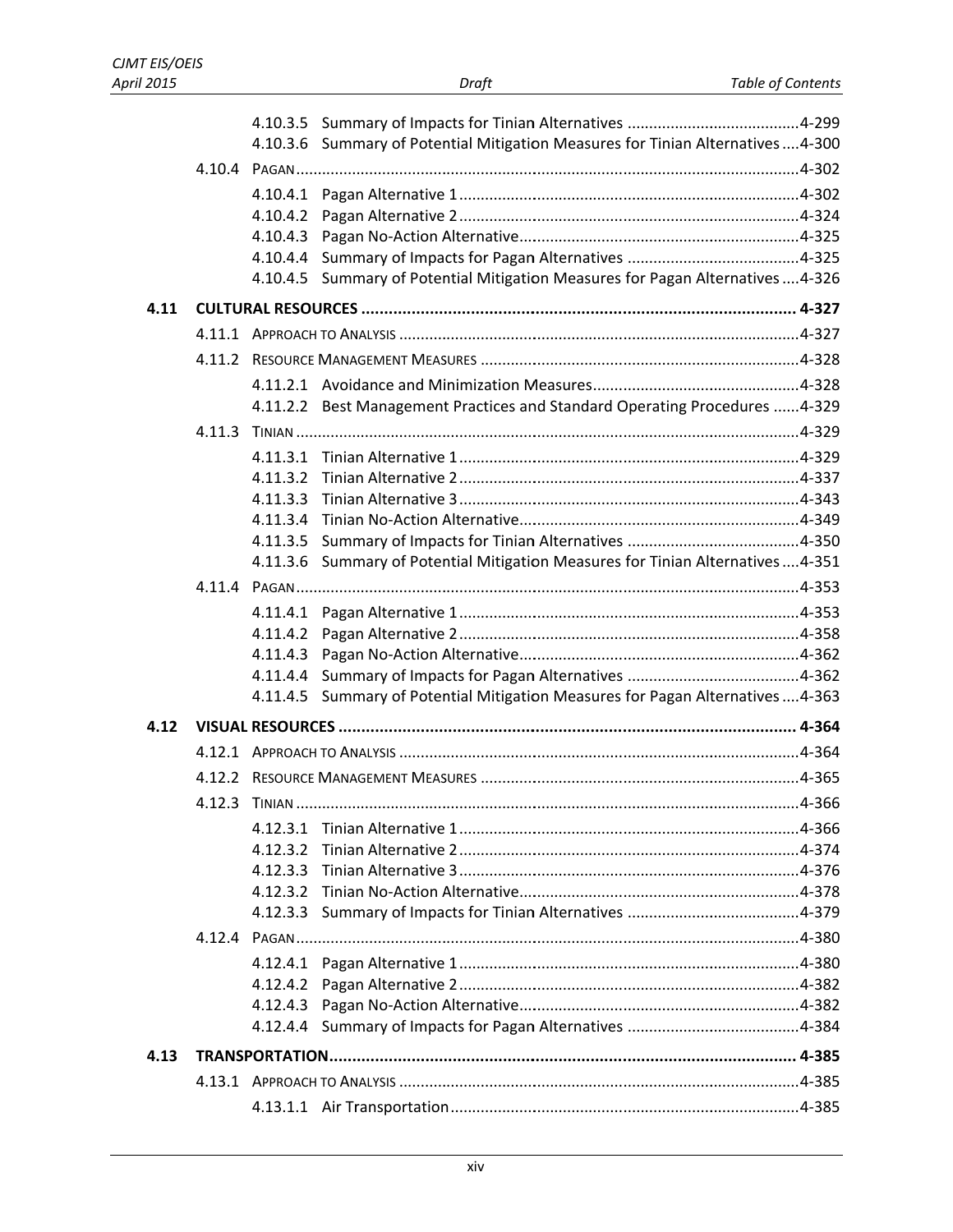|      | 4.13.3 |          |                                                        |  |
|------|--------|----------|--------------------------------------------------------|--|
|      |        |          |                                                        |  |
|      |        | 4.13.3.2 |                                                        |  |
|      |        |          |                                                        |  |
|      |        |          |                                                        |  |
|      |        |          |                                                        |  |
|      |        |          |                                                        |  |
|      |        |          |                                                        |  |
|      |        |          |                                                        |  |
|      |        |          |                                                        |  |
|      |        |          |                                                        |  |
| 4.14 |        |          |                                                        |  |
|      |        |          |                                                        |  |
|      |        |          |                                                        |  |
|      | 4.14.3 |          |                                                        |  |
|      |        |          |                                                        |  |
|      |        | 4.14.3.2 |                                                        |  |
|      |        | 4.14.3.3 |                                                        |  |
|      |        | 4.14.3.4 |                                                        |  |
|      |        |          |                                                        |  |
|      | 4.14.4 |          |                                                        |  |
|      |        |          |                                                        |  |
|      |        | 4.14.4.2 |                                                        |  |
|      |        | 4.14.4.3 |                                                        |  |
|      |        |          |                                                        |  |
| 4.15 |        |          |                                                        |  |
|      |        |          |                                                        |  |
|      |        |          |                                                        |  |
|      |        |          |                                                        |  |
|      |        |          |                                                        |  |
|      |        |          |                                                        |  |
|      |        | 4.15.1.5 | Environmental Justice and Protection of Children 4-438 |  |
|      | 4.15.2 |          |                                                        |  |
|      | 4.15.3 |          |                                                        |  |
|      |        |          |                                                        |  |
|      |        |          |                                                        |  |
|      |        |          |                                                        |  |
|      |        |          |                                                        |  |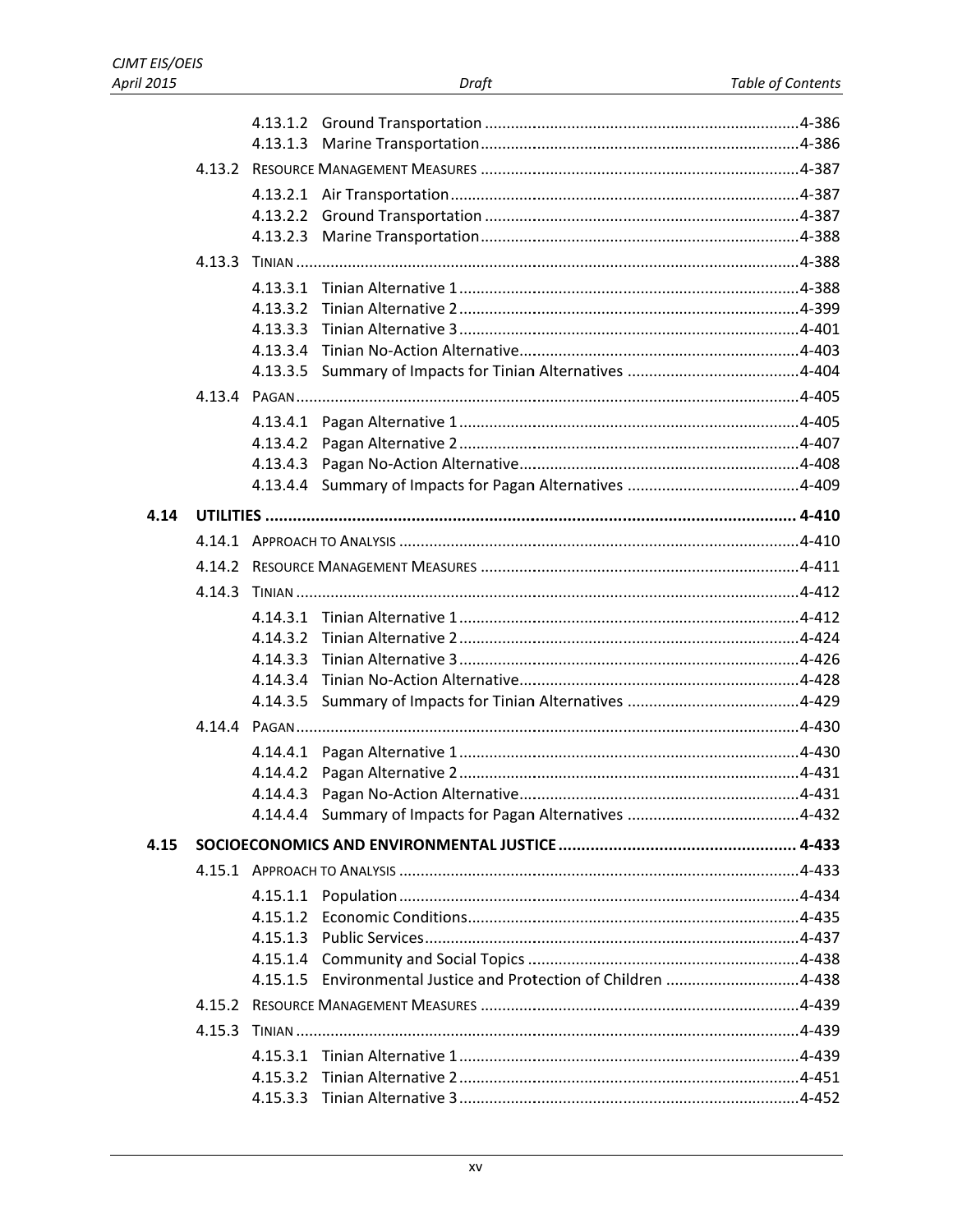|      |        | 4.15.4.2 |                                                                             |  |
|------|--------|----------|-----------------------------------------------------------------------------|--|
|      |        | 4.15.4.3 |                                                                             |  |
|      |        |          |                                                                             |  |
| 4.16 |        |          |                                                                             |  |
|      |        |          |                                                                             |  |
|      |        |          |                                                                             |  |
|      |        |          |                                                                             |  |
|      |        |          | 4.16.2.2 Best Management Practices and Standard Operating Procedures  4-458 |  |
|      | 4.16.3 |          |                                                                             |  |
|      |        |          |                                                                             |  |
|      |        | 4.16.3.2 |                                                                             |  |
|      |        | 4.16.3.3 |                                                                             |  |
|      |        |          |                                                                             |  |
|      |        |          |                                                                             |  |
|      |        |          |                                                                             |  |
|      |        | 4.16.4.1 |                                                                             |  |
|      |        | 4.16.4.2 |                                                                             |  |
|      |        |          |                                                                             |  |
|      |        | 4.16.4.3 |                                                                             |  |
|      |        | 4.16.4.4 |                                                                             |  |
| 4.17 |        |          |                                                                             |  |
|      |        |          |                                                                             |  |
|      |        |          |                                                                             |  |
|      |        |          |                                                                             |  |
|      |        |          | 4.17.2.2 Best Management Practices and Standard Operating Procedures  4-491 |  |
|      |        |          |                                                                             |  |
|      |        |          |                                                                             |  |
|      |        | 4.17.3.2 |                                                                             |  |
|      |        | 4.17.3.3 |                                                                             |  |
|      |        | 4.17.3.4 |                                                                             |  |
|      |        |          |                                                                             |  |
|      |        |          |                                                                             |  |
|      |        |          |                                                                             |  |
|      |        | 4.17.4.2 |                                                                             |  |
|      |        | 4.17.4.3 |                                                                             |  |
|      |        | 4.17.4.4 |                                                                             |  |
| 4.18 |        |          | PROGRAMMATIC ANALYSIS OF FUTURE POTENTIAL PROJECT COMPONENTS  4-503         |  |
|      |        |          | 4.18.1 INTERNATIONAL BROADCASTING BUREAU PROGRAMMATIC ANALYSIS 4-504        |  |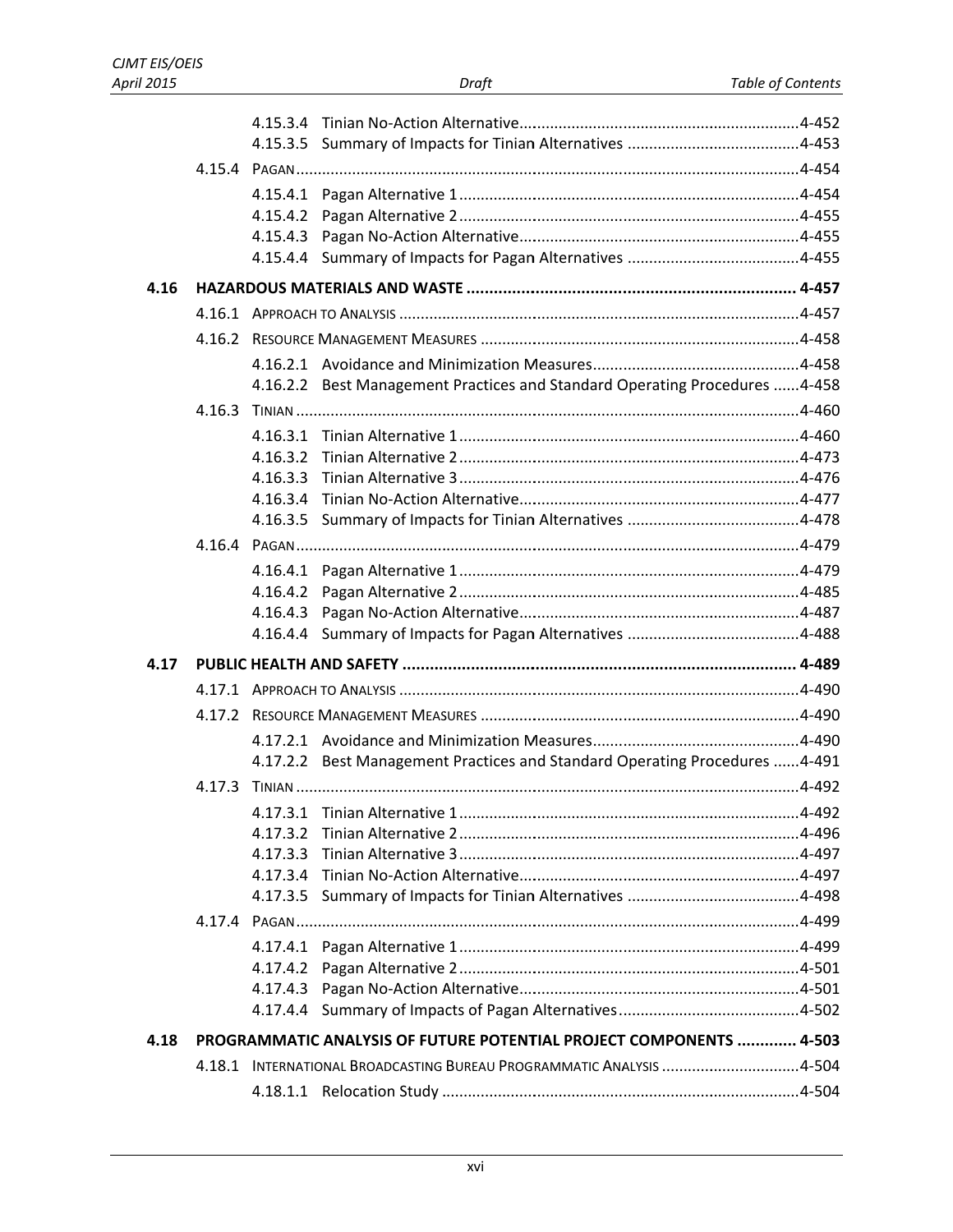|      | 4.18.2.2                                                                                                                                                    |  |
|------|-------------------------------------------------------------------------------------------------------------------------------------------------------------|--|
|      | 4.18.2.3                                                                                                                                                    |  |
|      | 4.18.2.4                                                                                                                                                    |  |
|      | 4.18.2.6                                                                                                                                                    |  |
|      | 4.18.2.7                                                                                                                                                    |  |
|      | 4.18.2.8                                                                                                                                                    |  |
|      |                                                                                                                                                             |  |
|      |                                                                                                                                                             |  |
|      |                                                                                                                                                             |  |
|      |                                                                                                                                                             |  |
|      |                                                                                                                                                             |  |
|      |                                                                                                                                                             |  |
|      |                                                                                                                                                             |  |
|      |                                                                                                                                                             |  |
| 4.19 |                                                                                                                                                             |  |
|      |                                                                                                                                                             |  |
|      |                                                                                                                                                             |  |
|      |                                                                                                                                                             |  |
|      | 4.19.2.2                                                                                                                                                    |  |
|      |                                                                                                                                                             |  |
|      |                                                                                                                                                             |  |
|      |                                                                                                                                                             |  |
|      |                                                                                                                                                             |  |
|      |                                                                                                                                                             |  |
|      |                                                                                                                                                             |  |
|      |                                                                                                                                                             |  |
|      |                                                                                                                                                             |  |
|      | 4.19.5.2                                                                                                                                                    |  |
|      | 4.19.5.3 Alternative 2. Locate at Single Location within the CNMI 4-543                                                                                     |  |
|      | 4.19.5.4 Alternative 3. Locate Airport Improvements at North Field4-544<br>4.19.5.5 Alternative 4. Alternative Options at Tinian International Airport4-544 |  |
|      |                                                                                                                                                             |  |
|      |                                                                                                                                                             |  |
|      | 4.19.6.1                                                                                                                                                    |  |
|      | 4.19.6.2 Tinian Airport Improvements (All Tinian Alternatives) 4-545                                                                                        |  |
|      |                                                                                                                                                             |  |
|      |                                                                                                                                                             |  |
| 4.20 |                                                                                                                                                             |  |
|      |                                                                                                                                                             |  |
|      |                                                                                                                                                             |  |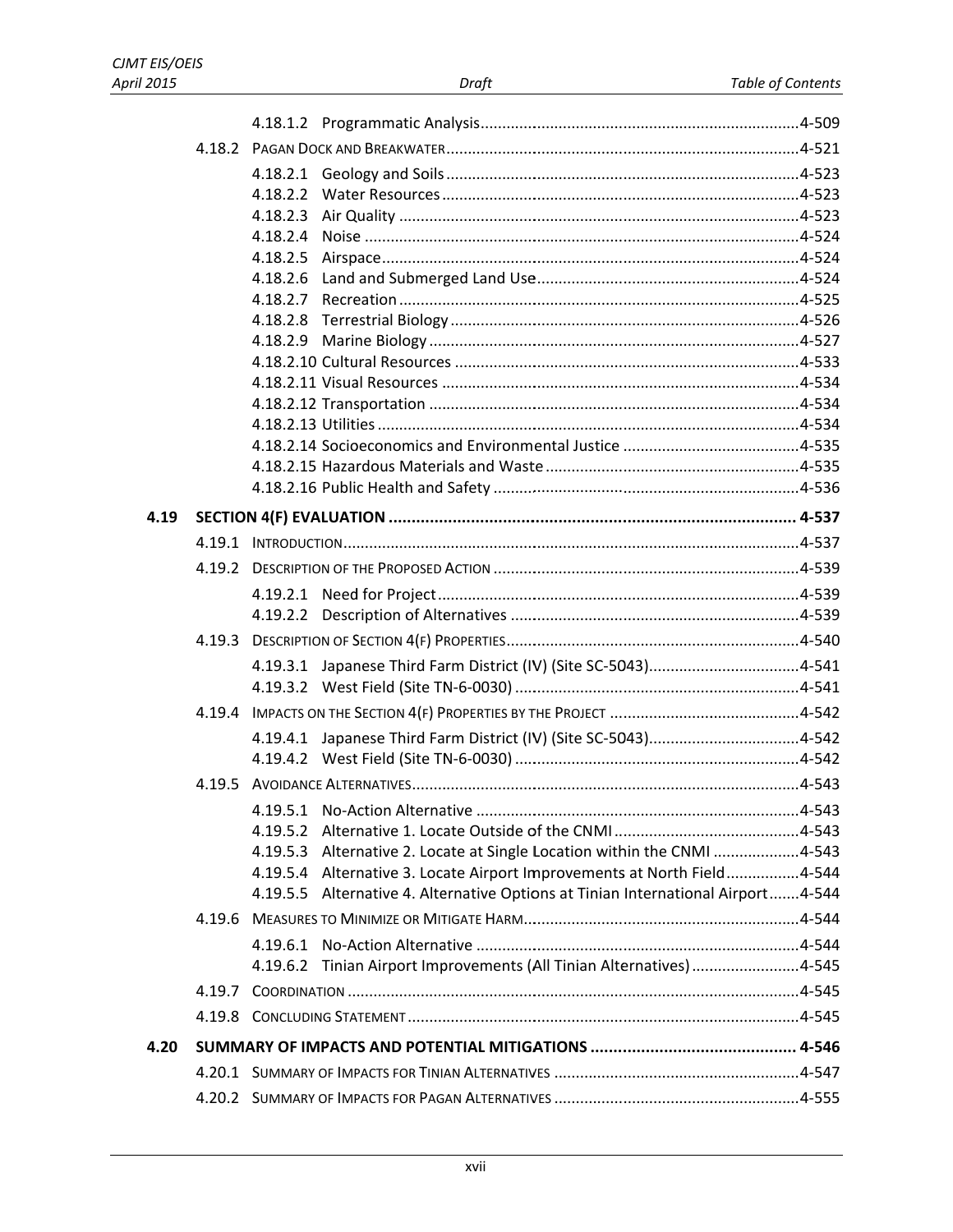| <b>CHAPTER 5</b> |       |                    |                                                                            |  |
|------------------|-------|--------------------|----------------------------------------------------------------------------|--|
| 5.1              |       |                    |                                                                            |  |
|                  | 5.1.1 |                    |                                                                            |  |
|                  | 5.1.2 |                    |                                                                            |  |
|                  | 5.1.3 |                    | CONCEPTUAL APPROACH TO ASSESSING CUMULATIVE IMPACTS RELATED TO PRESENT AND |  |
|                  |       |                    |                                                                            |  |
| 5.2              |       |                    |                                                                            |  |
|                  | 5.2.1 |                    |                                                                            |  |
|                  | 5.2.2 |                    |                                                                            |  |
|                  |       | 5.2.2.1            |                                                                            |  |
|                  |       | 5.2.2.2            |                                                                            |  |
|                  |       | 5.2.2.3            |                                                                            |  |
|                  | 5.2.3 |                    |                                                                            |  |
| 5.3              |       |                    |                                                                            |  |
|                  | 5.3.1 |                    |                                                                            |  |
|                  |       | 5.3.1.1            | Impacts of Present and Reasonably Foreseeable Actions 5-13                 |  |
|                  |       | 5.3.1.2            |                                                                            |  |
|                  | 5.3.2 |                    |                                                                            |  |
|                  |       | 5.3.2.1            |                                                                            |  |
|                  |       | 5.3.2.2            |                                                                            |  |
|                  | 5.3.3 |                    |                                                                            |  |
|                  |       | 5.3.3.1<br>5.3.3.2 |                                                                            |  |
|                  | 5.3.4 |                    |                                                                            |  |
|                  |       | 5.3.4.1            |                                                                            |  |
|                  |       | 5.3.4.2            |                                                                            |  |
|                  | 5.3.5 |                    |                                                                            |  |
|                  |       | 5.3.5.1            |                                                                            |  |
|                  |       | 5.3.5.2            |                                                                            |  |
|                  | 5.3.6 |                    |                                                                            |  |
|                  |       | 5.3.6.1            |                                                                            |  |
|                  |       | 5.3.6.2            |                                                                            |  |
|                  | 5.3.7 |                    |                                                                            |  |
|                  |       | 5.3.7.1            |                                                                            |  |
|                  |       | 5.3.7.2            |                                                                            |  |
|                  | 5.3.8 |                    |                                                                            |  |
|                  |       | 5.3.8.1            |                                                                            |  |
|                  |       | 5.3.8.2            |                                                                            |  |
|                  | 5.3.9 |                    |                                                                            |  |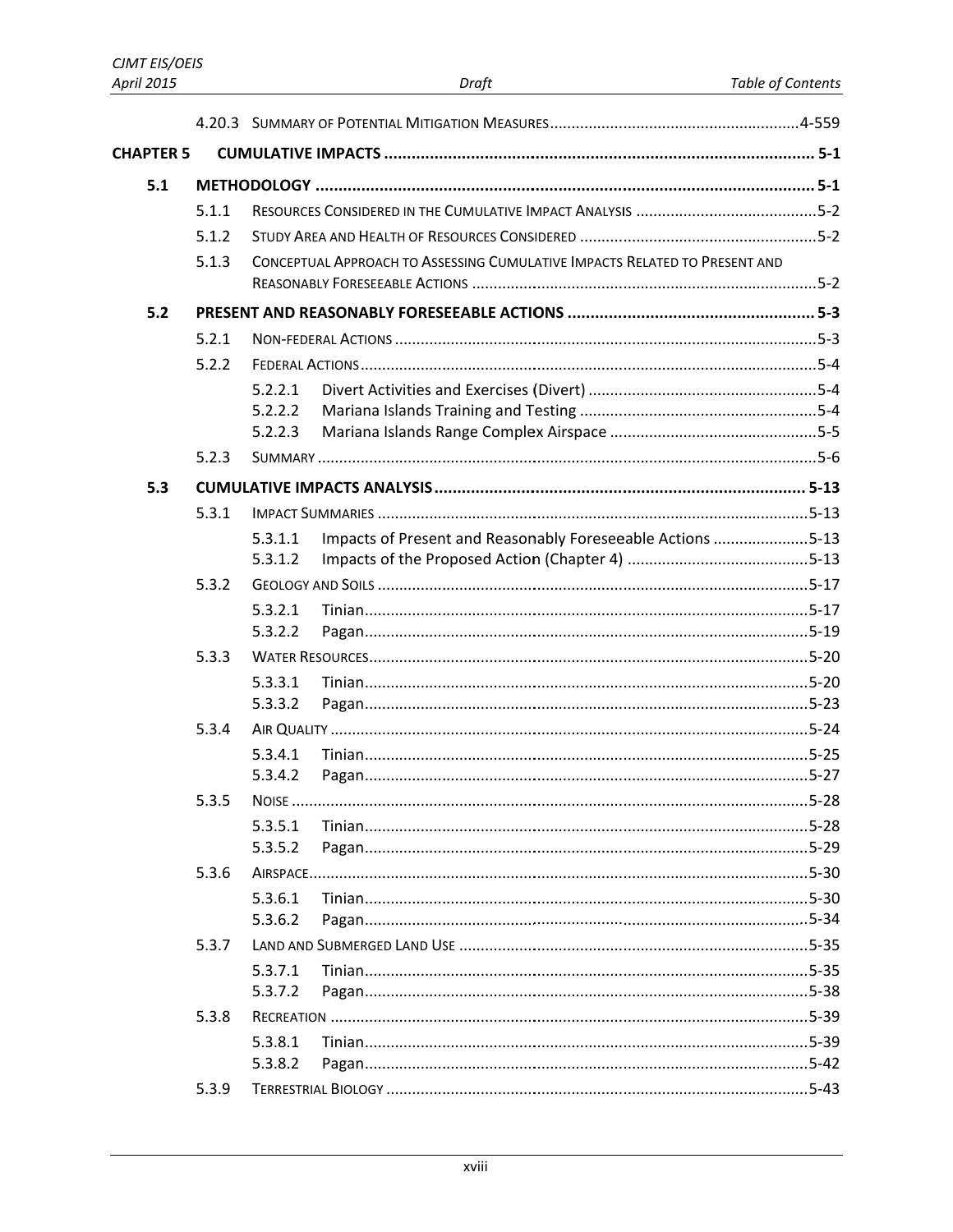|     |       | 5.3.9.1<br>5.3.9.2 |                                                              |  |
|-----|-------|--------------------|--------------------------------------------------------------|--|
|     |       |                    |                                                              |  |
|     |       |                    |                                                              |  |
|     |       |                    |                                                              |  |
|     |       |                    |                                                              |  |
|     |       |                    |                                                              |  |
|     |       |                    |                                                              |  |
|     |       |                    |                                                              |  |
|     |       |                    |                                                              |  |
|     |       |                    |                                                              |  |
|     |       |                    |                                                              |  |
|     |       |                    |                                                              |  |
|     |       |                    |                                                              |  |
|     |       |                    |                                                              |  |
|     |       |                    |                                                              |  |
|     |       |                    |                                                              |  |
|     |       |                    |                                                              |  |
|     |       |                    |                                                              |  |
|     |       |                    |                                                              |  |
|     |       |                    |                                                              |  |
|     |       |                    |                                                              |  |
|     |       |                    |                                                              |  |
|     |       |                    |                                                              |  |
|     |       |                    |                                                              |  |
|     |       |                    |                                                              |  |
| 5.4 |       |                    |                                                              |  |
|     |       |                    |                                                              |  |
| 6.1 |       |                    |                                                              |  |
| 6.2 |       |                    | CONSISTENCY WITH OTHER FEDERAL, COMMONWEALTH, AND LOCAL LAND |  |
|     |       |                    |                                                              |  |
|     | 6.2.1 |                    |                                                              |  |
|     | 6.2.2 |                    |                                                              |  |
|     |       | 6.2.2.1            |                                                              |  |
|     |       | 6.2.2.2            |                                                              |  |
|     | 6.2.3 |                    |                                                              |  |
| 6.3 |       |                    |                                                              |  |
| 6.4 |       |                    | IRREVERSIBLE AND IRRETRIEVABLE COMMITMENT OF RESOURCES  6-5  |  |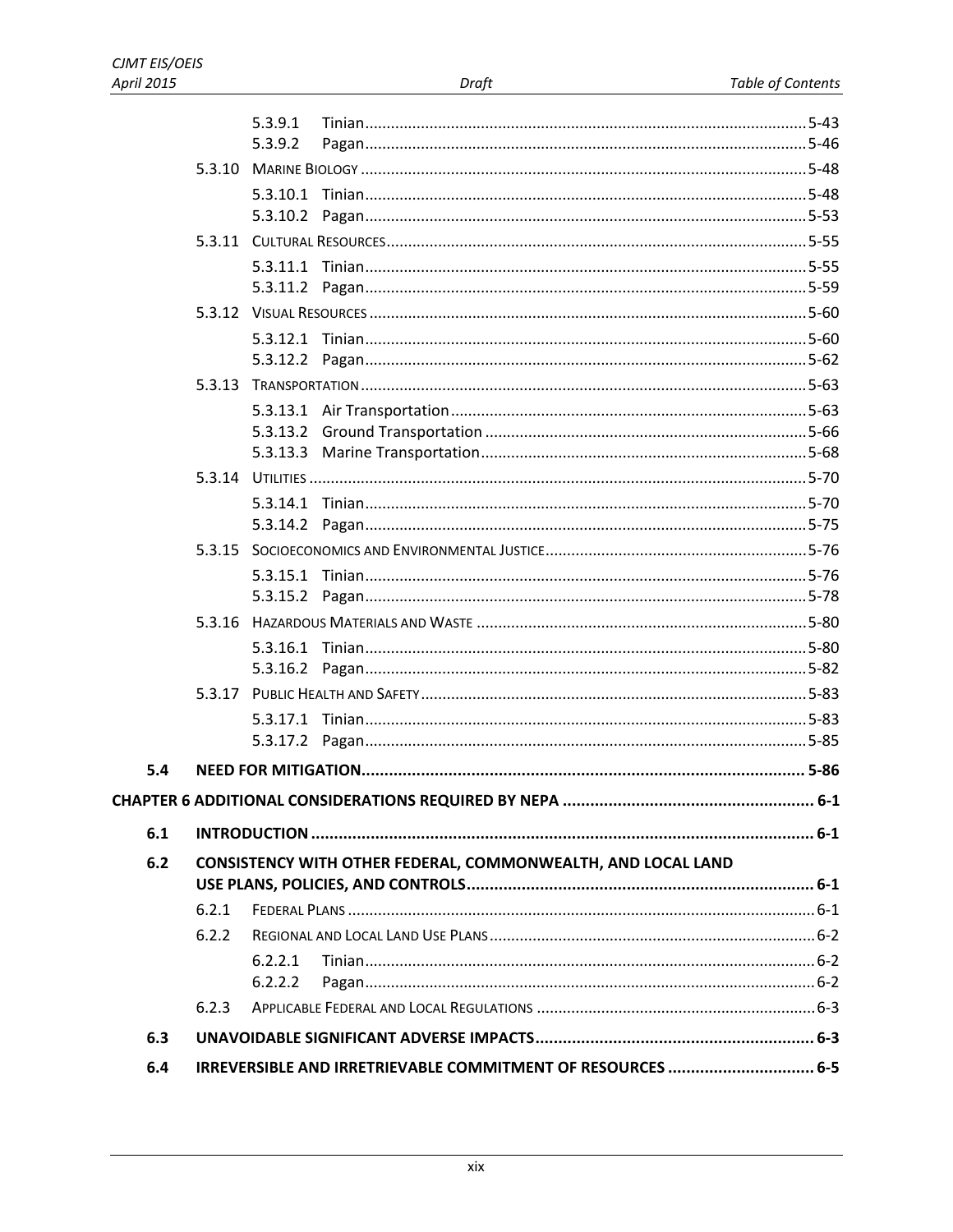| 6.5         |        | RELATIONSHIP BETWEEN SHORT-TERM USE OF THE ENVIRONMENT AND |  |
|-------------|--------|------------------------------------------------------------|--|
|             | 6.5.1  |                                                            |  |
|             | 6.5.2  |                                                            |  |
|             | 6.5.3  |                                                            |  |
|             | 6.5.4  |                                                            |  |
|             |        |                                                            |  |
| <b>ES.1</b> |        |                                                            |  |
| 7.1         |        |                                                            |  |
| 7.2         |        |                                                            |  |
| 7.3         |        |                                                            |  |
|             | 7.3.1  |                                                            |  |
|             | 7.3.2  |                                                            |  |
|             | 7.3.3  |                                                            |  |
|             | 7.3.4  |                                                            |  |
|             | 7.3.5  |                                                            |  |
|             | 7.3.6  |                                                            |  |
|             | 7.3.7  |                                                            |  |
|             | 7.3.8  |                                                            |  |
|             | 7.3.9  |                                                            |  |
|             | 7.3.10 |                                                            |  |
|             |        |                                                            |  |
|             |        |                                                            |  |
|             |        |                                                            |  |
|             |        |                                                            |  |
|             |        |                                                            |  |
|             |        |                                                            |  |
|             |        |                                                            |  |
| 7.4         |        |                                                            |  |
|             | 7.4.1  |                                                            |  |
|             | 7.4.2  |                                                            |  |
|             | 7.4.3  |                                                            |  |
|             | 7.4.4  |                                                            |  |
|             | 7.4.5  |                                                            |  |
|             | 7.4.6  |                                                            |  |
|             | 7.4.7  |                                                            |  |
|             | 7.4.8  |                                                            |  |
|             | 7.4.9  |                                                            |  |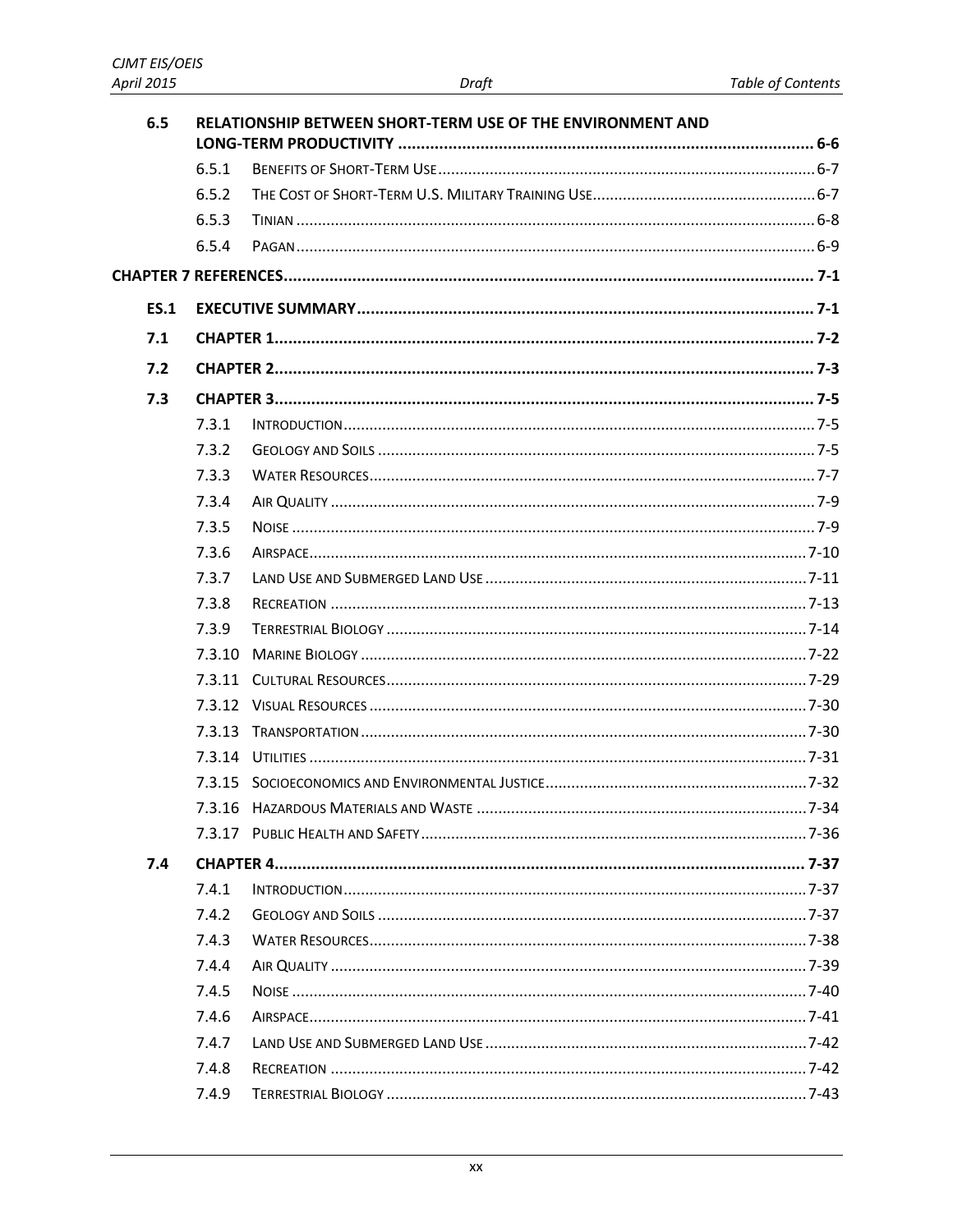|     | 7.4.13 |                                                                        |  |
|-----|--------|------------------------------------------------------------------------|--|
|     |        |                                                                        |  |
|     |        |                                                                        |  |
|     |        |                                                                        |  |
|     |        |                                                                        |  |
|     |        |                                                                        |  |
|     |        |                                                                        |  |
| 7.5 |        |                                                                        |  |
| 7.6 |        |                                                                        |  |
|     |        |                                                                        |  |
| 8.1 |        |                                                                        |  |
|     | 8.1.1  | MARINE CORPS (MARINE FORCES, PACIFIC AND HEADQUARTERS MARINE CORPS)8-1 |  |
|     | 8.1.2  |                                                                        |  |
|     | 8.1.3  |                                                                        |  |
| 8.2 |        |                                                                        |  |
|     | 8.2.1  |                                                                        |  |
|     | 8.2.2  |                                                                        |  |
|     |        |                                                                        |  |
| 9.1 |        | PARTIES RECEIVING NOTICE OF AVAILABILITY OF DRAFT ENVIRONMENTAL        |  |
|     |        | IMPACT STATEMENT/OVERSEAS ENVIRONMENTAL IMPACT STATEMENT 9-1           |  |
|     | 9.1.1  |                                                                        |  |
|     | 9.1.2  |                                                                        |  |
|     | 9.1.3  |                                                                        |  |
|     | 9.1.4  |                                                                        |  |
|     | 9.1.5  |                                                                        |  |
|     | 9.1.6  | LIBRARIES RECEIVING HARD COPY AND ELECTRONIC COPY ON COMPACT DISK  9-4 |  |
|     | 9.1.7  |                                                                        |  |
|     | 9.1.8  |                                                                        |  |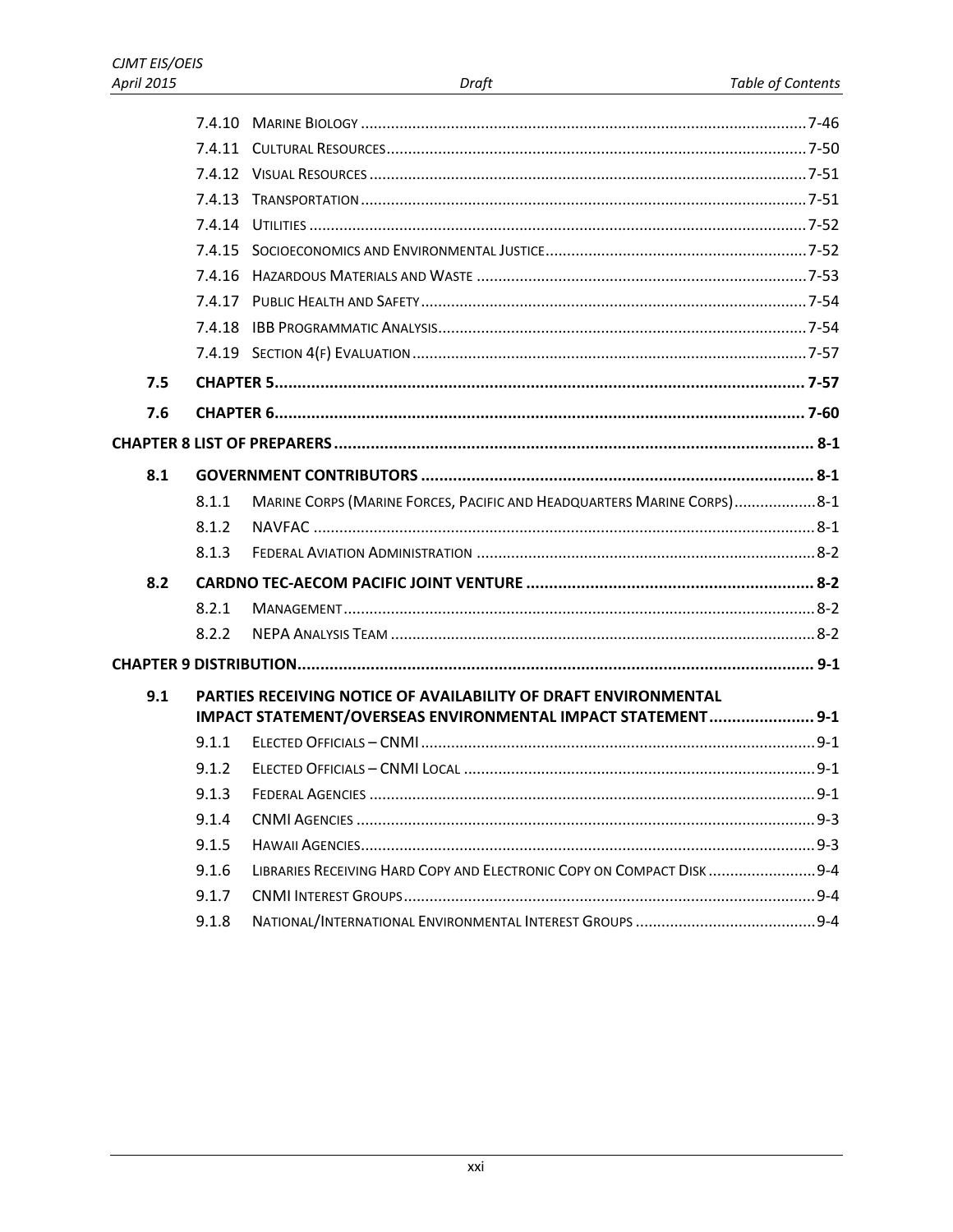# **List of Figures**

| $ES-1$      |                                                                                         |  |
|-------------|-----------------------------------------------------------------------------------------|--|
| $ES-2$      |                                                                                         |  |
| $ES-3$      | Tinian All Action Alternatives Military Lease Area-wide Training Assets  ES-25          |  |
| $ES-4$      |                                                                                         |  |
| $ES-5$      | Tinian All Action Alternatives Special Use Airspace: Two-Dimensional Perspective  ES-29 |  |
| $ES-6$      |                                                                                         |  |
| <b>ES-7</b> |                                                                                         |  |
| $ES-8$      |                                                                                         |  |
| $ES-9$      | Tinian All Action Alternatives Port Improvements and Supply Route  ES-33                |  |
| ES-10       | Tinian All Action Alternatives Range Access Improvements, Fence Lines, and              |  |
|             |                                                                                         |  |
| ES-11       |                                                                                         |  |
| ES-12       | Unai Chulu Tactical Amphibious Beach Landing Dredging and Construction  ES-38           |  |
| $ES-13$     |                                                                                         |  |
| ES-14       |                                                                                         |  |
| ES-15       |                                                                                         |  |
| $ES-16$     |                                                                                         |  |
| $1.1 - 1$   |                                                                                         |  |
| $1.1 - 2$   |                                                                                         |  |
| $1.2 - 1$   |                                                                                         |  |
| $1.4 - 1$   |                                                                                         |  |
| $1.5 - 1$   |                                                                                         |  |
| $2.2 - 1$   |                                                                                         |  |
| $2.4 - 1$   |                                                                                         |  |
| $2.4 - 2$   |                                                                                         |  |
| $2.4 - 3$   |                                                                                         |  |
| $2.4 - 4$   |                                                                                         |  |
| $2.4 - 5$   | Tinian All Action Alternatives Port Improvements and Supply Route 2-39                  |  |
| $2.4 - 6$   | Tinian All Action Alternatives Range Access Improvements, Fence Lines, and              |  |
|             |                                                                                         |  |
| $2.4 - 7$   |                                                                                         |  |
| $2.4 - 8$   |                                                                                         |  |
| $2.4 - 9$   |                                                                                         |  |
| $2.4 - 10$  |                                                                                         |  |
| $2.4 - 11$  |                                                                                         |  |
| $2.4 - 12$  |                                                                                         |  |
| $2.4 - 13$  | Tinian All Action Alternatives Military Lease Area-wide Training Assets 2-61            |  |
| $2.4 - 14$  | Tinian Tactical Amphibious Beach Landing Laydown Area and Access 2-63                   |  |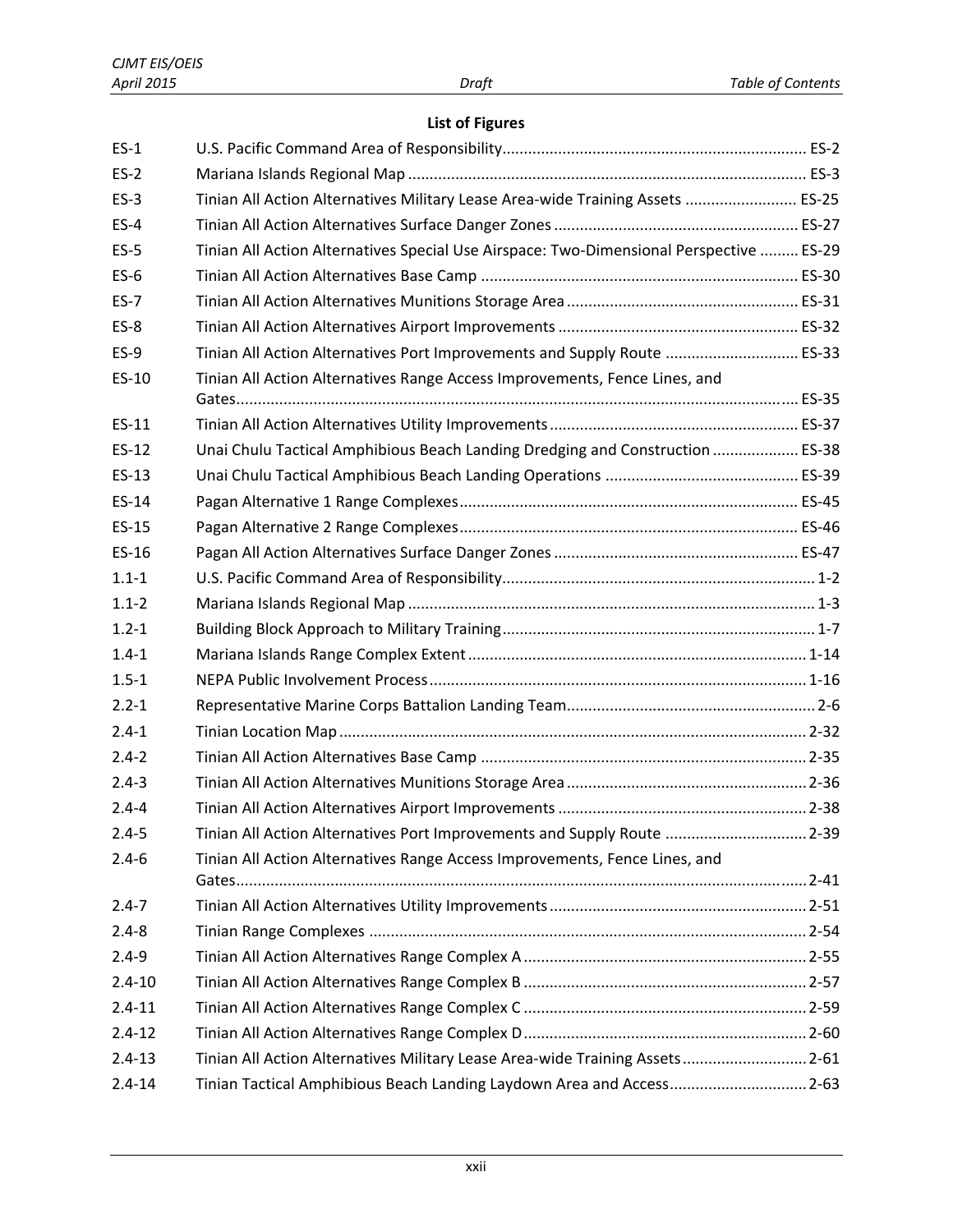| $2.4 - 15$ | Unai Chulu Tactical Amphibious Beach Landing Dredging and Construction  2-64           |  |
|------------|----------------------------------------------------------------------------------------|--|
| $2.4 - 16$ |                                                                                        |  |
| $2.4 - 17$ |                                                                                        |  |
| $2.4 - 18$ | Tinian All Action Alternatives Special Use Airspace: Two-Dimensional Perspective  2-85 |  |
| $2.4 - 19$ | Tinian All Action Alternatives Special Use Airspace: Three-Dimensional                 |  |
|            |                                                                                        |  |
| $2.4 - 20$ |                                                                                        |  |
| $2.4 - 21$ |                                                                                        |  |
| $2.4 - 22$ |                                                                                        |  |
| $2.4 - 23$ |                                                                                        |  |
| $2.4 - 24$ |                                                                                        |  |
| $2.4 - 25$ |                                                                                        |  |
| $2.4 - 26$ |                                                                                        |  |
| $2.4 - 27$ |                                                                                        |  |
| $2.4 - 28$ |                                                                                        |  |
| $2.5 - 1$  |                                                                                        |  |
| $2.5 - 2$  | Pagan All Action Alternatives Bivouac Area, Munitions Storage, and Airfield            |  |
|            |                                                                                        |  |
| $2.5 - 3$  | Pagan All Action Alternatives Military Training Trail Improvements  2-119              |  |
| $2.5 - 4$  |                                                                                        |  |
| $2.5 - 5$  | Pagan All Action Alternatives Special Use Airspace: Two-Dimensional Perspective  2-135 |  |
| $2.5 - 6$  |                                                                                        |  |
| $2.5 - 7$  |                                                                                        |  |
| $2.5 - 8$  |                                                                                        |  |
| $2.5 - 9$  |                                                                                        |  |
| $2.5 - 10$ |                                                                                        |  |
| $2.5 - 11$ |                                                                                        |  |
| $2.5 - 12$ |                                                                                        |  |
| $3.2 - 1$  |                                                                                        |  |
| $3.2 - 2$  |                                                                                        |  |
| $3.2 - 3$  |                                                                                        |  |
| $3.2 - 4$  |                                                                                        |  |
| $3.2 - 5$  |                                                                                        |  |
| $3.2 - 6$  | Tinian Prime Farmland Soil Classes Associated with the Affected Environment3-16        |  |
| $3.2 - 7$  |                                                                                        |  |
| $3.2 - 8$  |                                                                                        |  |
| $3.2 - 9$  |                                                                                        |  |
| $3.3 - 1$  |                                                                                        |  |
| $3.3 - 2$  | Graphic Depiction of a Freshwater Lens above a Saltwater Wedge - Standard,             |  |
|            |                                                                                        |  |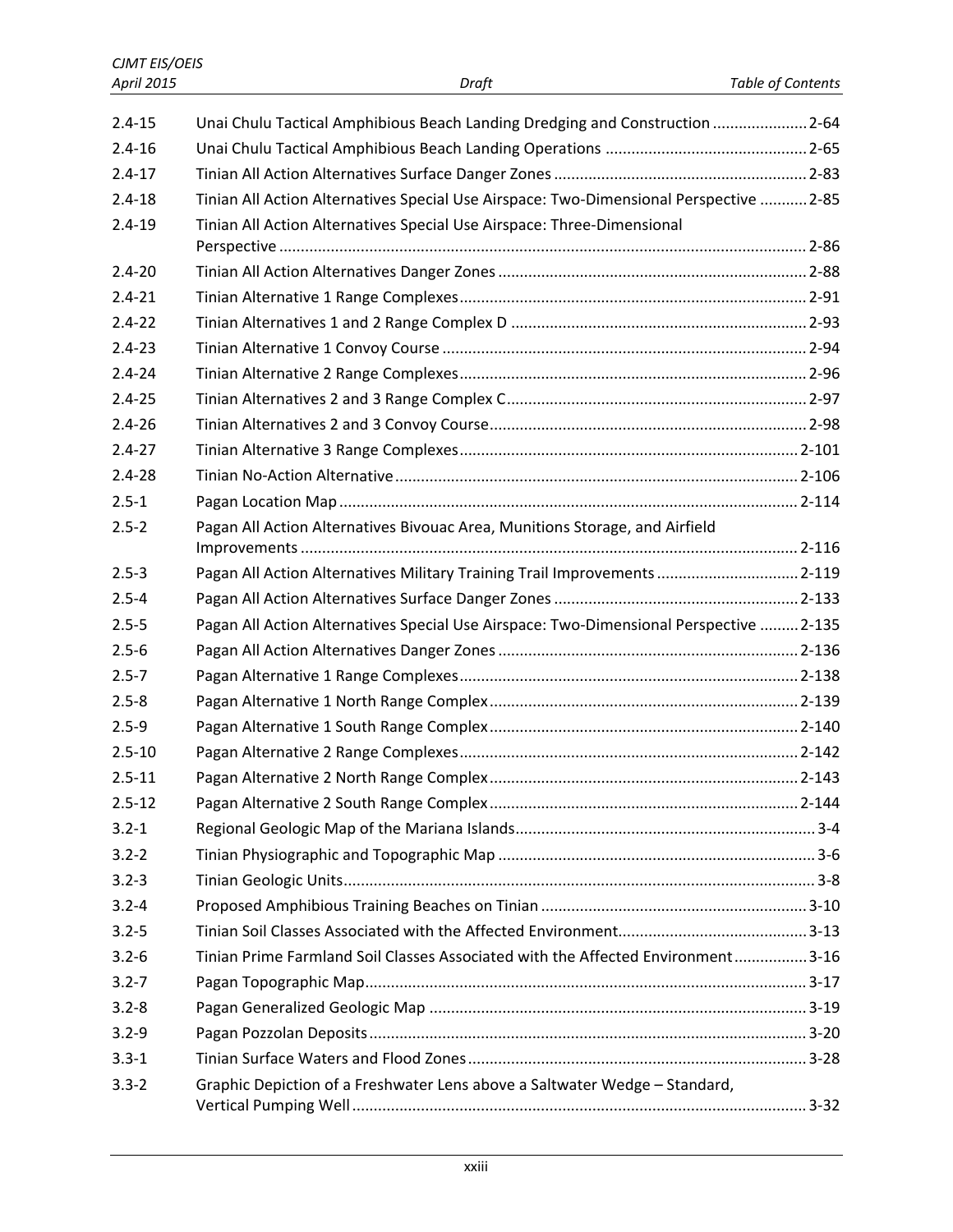| $3.3 - 3$   | Graphic Depiction of a Freshwater Lens above Saltwater Wedge - Horizontal, |  |
|-------------|----------------------------------------------------------------------------|--|
| $3.3 - 4$   |                                                                            |  |
| $3.3 - 5$   |                                                                            |  |
| $3.5 - 1$   |                                                                            |  |
| $3.5 - 2$   |                                                                            |  |
| $3.6 - 1$   |                                                                            |  |
| $3.6 - 2$   |                                                                            |  |
| $3.6 - 3$   |                                                                            |  |
| $3.6 - 4$   |                                                                            |  |
| $3.6 - 5$   |                                                                            |  |
| $3.6 - 6$   |                                                                            |  |
| $3.6 - 7$   |                                                                            |  |
| $3.6 - 8$   |                                                                            |  |
| $3.7 - 1$   |                                                                            |  |
| $3.7 - 2$   |                                                                            |  |
| $3.7 - 3$   |                                                                            |  |
| $3.7 - 4$   |                                                                            |  |
| $3.7 - 5$   |                                                                            |  |
| $3.7 - 6$   |                                                                            |  |
| $3.7 - 7$   |                                                                            |  |
| $3.8 - 1$   |                                                                            |  |
| $3.9 - 1$   |                                                                            |  |
| $3.9 - 2$   |                                                                            |  |
| $3.9 - 3$   | Occurrence of Special-status Species - Tinian Military Lease Area  3-125   |  |
| $3.9 - 4$   | Past and Current Occurrences of Mariana Common Moorhen within the Military |  |
| $3.9 - 5$   |                                                                            |  |
| $3.9 - 6$   |                                                                            |  |
| $3.10 - 1$  |                                                                            |  |
| $3.10 - 2$  |                                                                            |  |
| $3.10 - 3$  |                                                                            |  |
| $3.10 - 4$  |                                                                            |  |
| $3.10 - 5$  |                                                                            |  |
| $3.10 - 6$  |                                                                            |  |
| $3.10 - 7$  |                                                                            |  |
| $3.10 - 8$  |                                                                            |  |
| $3.10 - 9$  |                                                                            |  |
| $3.10 - 10$ |                                                                            |  |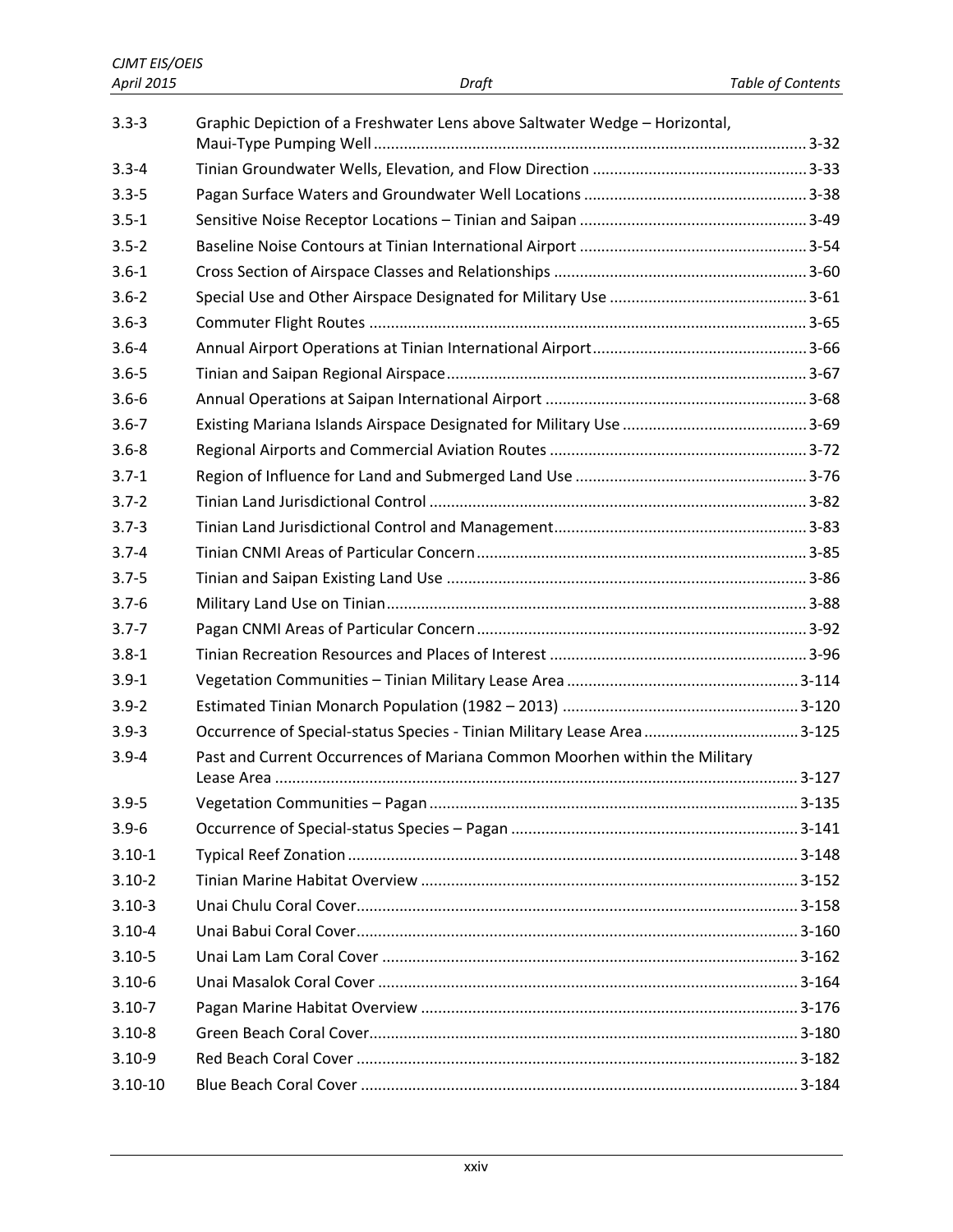| $3.10 - 11$ |                                                                                  |  |
|-------------|----------------------------------------------------------------------------------|--|
| $3.10 - 12$ |                                                                                  |  |
| $3.11 - 1$  |                                                                                  |  |
| $3.11 - 2$  |                                                                                  |  |
| $3.12 - 1$  |                                                                                  |  |
| $3.12 - 2$  |                                                                                  |  |
| $3.13 - 1$  |                                                                                  |  |
| $3.13 - 2$  |                                                                                  |  |
| $3.13 - 3$  |                                                                                  |  |
| $3.14 - 1$  |                                                                                  |  |
| $3.14 - 2$  |                                                                                  |  |
| $3.14 - 3$  |                                                                                  |  |
| $3.14 - 4$  |                                                                                  |  |
| $3.15 - 1$  |                                                                                  |  |
| $3.15 - 2$  |                                                                                  |  |
| $3.15 - 3$  |                                                                                  |  |
| $3.15 - 4$  |                                                                                  |  |
| $3.15 - 5$  |                                                                                  |  |
| $3.15 - 6$  |                                                                                  |  |
| $3.15 - 7$  |                                                                                  |  |
| $3.16 - 1$  | Tinian Areas of Potential Environmental Concern and Military Munitions           |  |
| $3.16 - 2$  |                                                                                  |  |
| $3.17 - 1$  |                                                                                  |  |
| $4.2 - 1$   | Tinian Ground Disturbance and Geologic Map for Alternatives 1 and 2 4-12         |  |
| $4.2 - 2$   | Tinian Ground Disturbance and Geologic Map for Alternatives 1 and 3 4-24         |  |
| $4.3 - 1$   |                                                                                  |  |
| $4.3 - 2$   | Tinian Alternative 1 Groundwater Wells, Elevation, and Flow Direction4-45        |  |
| $4.3 - 3$   |                                                                                  |  |
| $4.3 - 4$   |                                                                                  |  |
| $4.3 - 5$   |                                                                                  |  |
| $4.3 - 6$   |                                                                                  |  |
| $4.5 - 1$   | All Tinian Alternatives Small-caliber Weapons Noise Levels (A-weighted) 4-85     |  |
| $4.5 - 2$   | All Tinian Alternatives Small-caliber Weapons Noise Levels (Peak) 4-87           |  |
| $4.5 - 3$   | All Tinian Alternatives Large-caliber Weapons Noise Levels (C-weighted)4-91      |  |
| $4.5 - 4$   | All Tinian Alternatives Large-caliber Noise Levels under Neutral Weather         |  |
| $4.5 - 5$   | All Tinian Alternatives Large-caliber Noise Levels under Unfavorable Weather     |  |
| $4.5 - 6$   | Airfield and Airspace Noise Levels for All Tinian Alternatives (A-weighted)4-103 |  |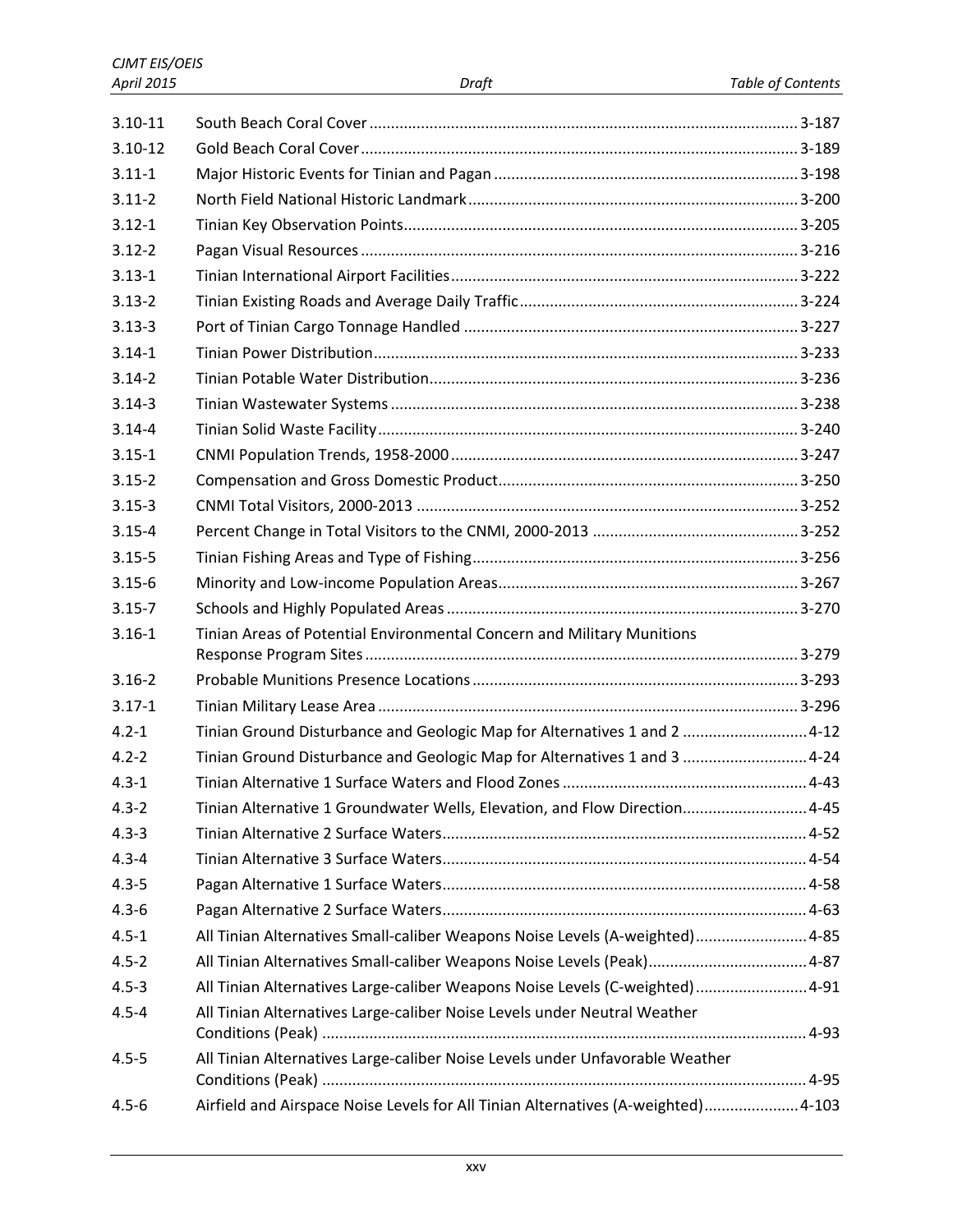| $4.5 - 7$  | All Pagan Alternatives Small-caliber Weapons Noise Levels (A-weighted) 4-118          |  |
|------------|---------------------------------------------------------------------------------------|--|
| $4.5 - 8$  | All Pagan Alternatives Small-caliber Weapons Noise Levels (Peak) 4-119                |  |
| $4.5 - 9$  | All Pagan Alternatives Large-caliber Weapons Noise Levels (C-weighted) 4-122          |  |
| $4.5 - 10$ | All Pagan Alternatives Large-caliber Noise Levels under Neutral Weather               |  |
| $4.5 - 11$ | All Pagan Alternatives Large-caliber Noise Levels under Unfavorable Weather           |  |
| $4.5 - 12$ | All Pagan Alternatives Airfield and Airspace Noise Levels (A-weighted)  4-127         |  |
| $4.6 - 1$  |                                                                                       |  |
| $4.6 - 2$  |                                                                                       |  |
| $4.7 - 1$  |                                                                                       |  |
| $4.7 - 2$  |                                                                                       |  |
| $4.7 - 3$  |                                                                                       |  |
| $4.7 - 4$  |                                                                                       |  |
| $4.9 - 1a$ | Northern Military Lease Area - Tinian Alternative 1, Vegetation Communities  4-195    |  |
| $4.9 - 1b$ | Southern Military Lease Area - Tinian Alternative 1, Vegetation Communities  4-196    |  |
| $4.9 - 2$  | Potential Mitigation Areas with Implementation of Tinian Alternatives 1, 2 or 3 4-199 |  |
| $4.9-3a$   | Northern Military Lease Area - Tinian Alternative 1, Occurrence of Special-status     |  |
| $4.9 - 3b$ | Southern Military Lease Area - Tinian Alternative 1, Occurrence of Special-status     |  |
| $4.9 - 4a$ | Northern Military Lease Area - Tinian Alternative 2, Vegetation Communities  4-218    |  |
| $4.9 - 4b$ | Southern Military Lease Area - Tinian Alternative 2, Vegetation Communities  4-219    |  |
| $4.9 - 5a$ | Northern Military Lease Area - Tinian Alternative 2, Occurrence of Special-status     |  |
| $4.9 - 5b$ | Southern Military Lease Area - Tinian Alternative 2, Occurrence of Special-status     |  |
| $4.9 - 6a$ | Northern Military Lease Area - Tinian Alternative 3, Vegetation Communities  4-228    |  |
| $4.9 - 6b$ | Southern Military Lease Area - Tinian Alternative 3, Vegetation Communities  4-229    |  |
| $4.9 - 7a$ | Northern Military Lease Area - Tinian Alternative 3, Occurrence of Special-status     |  |
| $4.9 - 7b$ | Southern Military Lease Area - Tinian Alternative 3, Occurrence of Special-status     |  |
| $4.9 - 8$  |                                                                                       |  |
| $4.9 - 9$  |                                                                                       |  |
| $4.9 - 10$ |                                                                                       |  |
| $4.9 - 11$ |                                                                                       |  |
| $4.10 - 1$ |                                                                                       |  |
| $4.10 - 2$ |                                                                                       |  |
| $4.10 - 3$ |                                                                                       |  |
| $4.10 - 4$ |                                                                                       |  |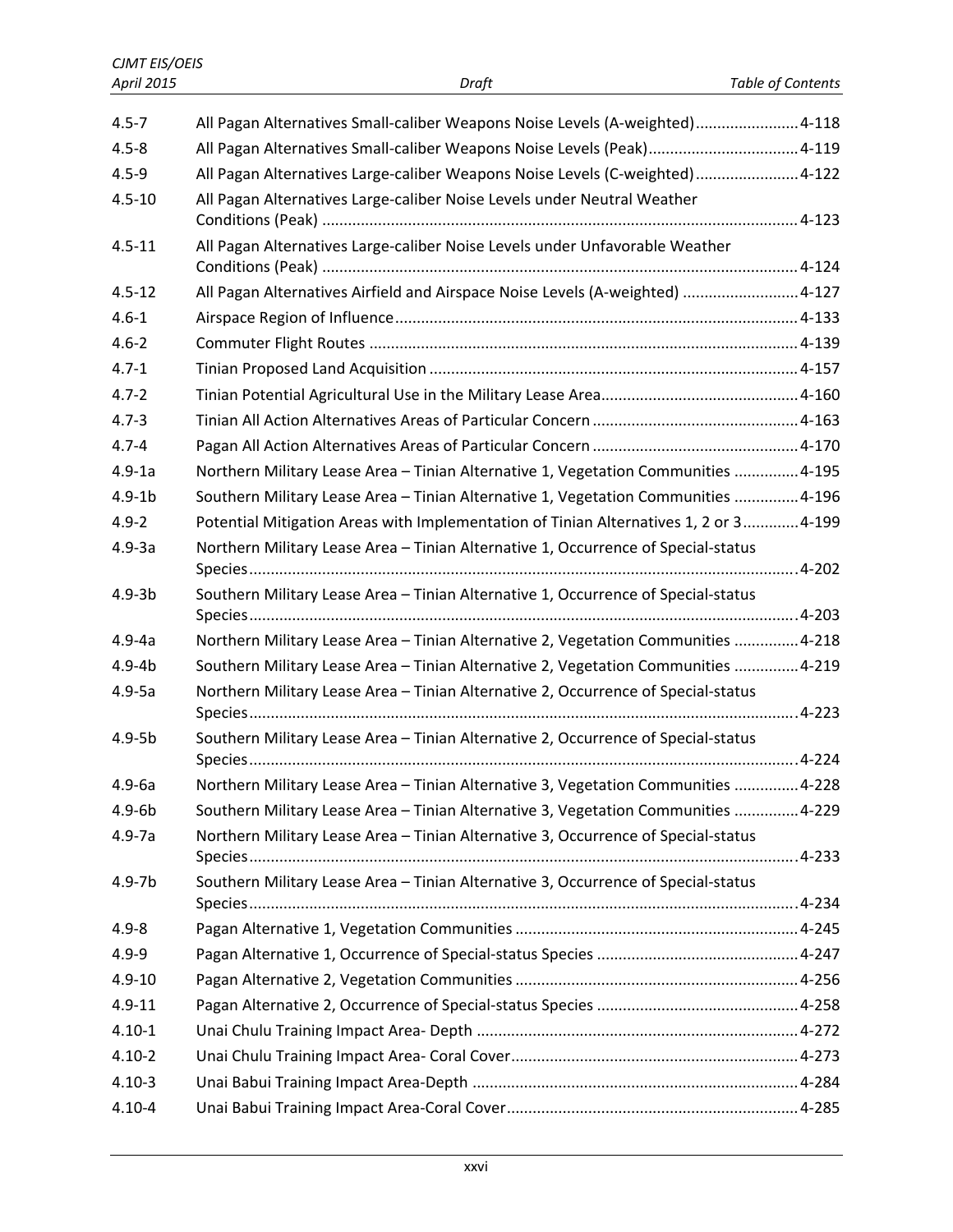| $4.10 - 5$  |                                                                                 |  |
|-------------|---------------------------------------------------------------------------------|--|
| $4.10 - 6$  |                                                                                 |  |
| $4.10 - 7$  |                                                                                 |  |
| $4.10 - 8$  |                                                                                 |  |
| $4.10 - 9$  |                                                                                 |  |
| $4.10 - 10$ |                                                                                 |  |
| 4.10-11     |                                                                                 |  |
| 4.10-12     |                                                                                 |  |
| 4.10-13     |                                                                                 |  |
| $4.10 - 14$ |                                                                                 |  |
| 4.10-15     |                                                                                 |  |
| 4.10-16     |                                                                                 |  |
| $4.10 - 17$ |                                                                                 |  |
| 4.10-18     |                                                                                 |  |
| 4.10-19     |                                                                                 |  |
| $4.12 - 1$  |                                                                                 |  |
| $4.12 - 2$  |                                                                                 |  |
| $4.12 - 3$  |                                                                                 |  |
| $4.12 - 4$  |                                                                                 |  |
| $4.12 - 5$  |                                                                                 |  |
| $4.13 - 1$  |                                                                                 |  |
| $4.16 - 1$  | Tinian All Action Alternatives Hazardous Materials/Waste Use and Storage Areas  |  |
| $4.16 - 2$  | Tinian All Action Alternatives Hazardous Materials/Waste Use and Storage Areas, |  |
| $4.16 - 3$  | Tinian All Action Alternatives Hazardous Materials/Waste Use and Storage Areas  |  |
| $4.16 - 4$  | Pagan Alternative 1 Hazardous Materials/Waste Use and Storage Area 4-482        |  |
| $4.16 - 5$  | Pagan Alternative 2 Hazardous Materials/Waste Use and Storage Area  4-486       |  |
| $4.18 - 1$  |                                                                                 |  |
| $4.18 - 2$  |                                                                                 |  |
| $4.18 - 3$  |                                                                                 |  |
| $4.18 - 4$  |                                                                                 |  |
| $4.18 - 5$  |                                                                                 |  |
| $5.2 - 1$   |                                                                                 |  |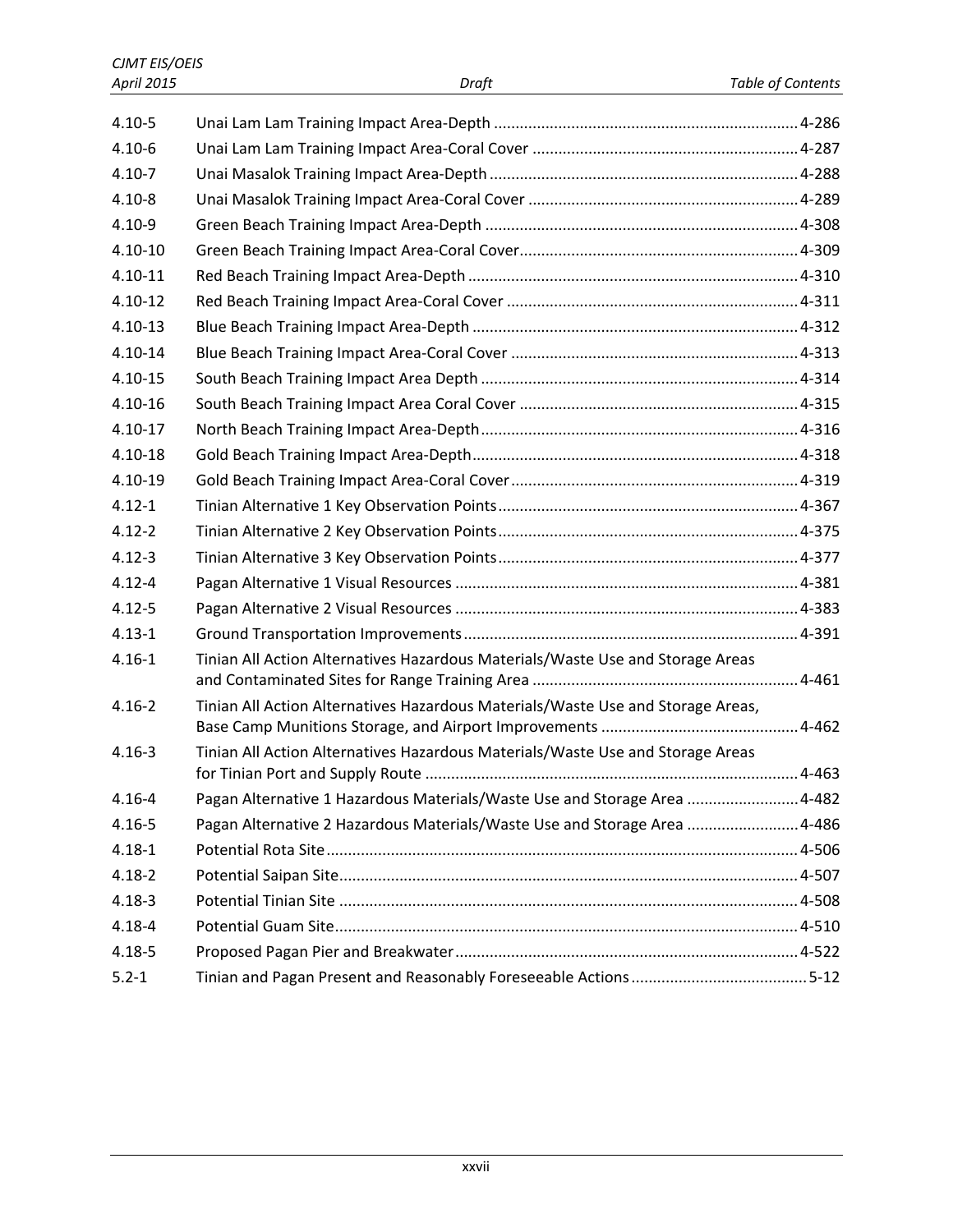# **List of Tables**

| $ES-1$    | Summary of No-Action Alternative Training on Tinian Exclusive Military Use Area      |  |
|-----------|--------------------------------------------------------------------------------------|--|
| $ES-2$    | by U.S. Air Force, Army, Marine Corps, Navy, and Guam National Guard/Reserve  ES-17  |  |
| $ES-3$    |                                                                                      |  |
| $ES-4$    |                                                                                      |  |
| $ES-5$    |                                                                                      |  |
| $ES-6$    |                                                                                      |  |
| $1.5 - 1$ | Dates of Newspaper Notification Announcements for Public Scoping Meetings 1-17       |  |
| $1.5 - 2$ |                                                                                      |  |
|           |                                                                                      |  |
| $2.2 - 1$ | Pacific Command Service Components' Unfilled Training Requirements in the            |  |
| $2.2 - 2$ |                                                                                      |  |
| $2.2 - 3$ |                                                                                      |  |
| $2.2 - 4$ |                                                                                      |  |
| $2.3 - 1$ |                                                                                      |  |
| $2.3 - 2$ |                                                                                      |  |
| $2.4 - 1$ |                                                                                      |  |
| $2.4 - 2$ | All Tinian Action Alternatives Proposed Annual Amphibious Operations  2-71           |  |
| $2.4 - 3$ | Tinian All Alternatives Proposed Annual Airfield Military Operations 2-73            |  |
| $2.4 - 4$ | All Tinian Action Alternatives Proposed Typical Annual Landing Zone Operations2-73   |  |
| $2.4 - 5$ | Proposed Tinian RTA Representative Annual Munitions Expenditures: All Tinian         |  |
|           |                                                                                      |  |
| $2.4 - 6$ | All Tinian Action Alternatives Proposed Annual Operations in Special Use             |  |
|           |                                                                                      |  |
| $2.4 - 7$ | Summary of No-Action Alternative Training on Tinian Exclusive Military Use Area      |  |
|           | by U.S. Air Force, Army, Marine Corps, Navy, and Guam National Guard/Reserve  2-102  |  |
| $2.4 - 8$ |                                                                                      |  |
| $2.5 - 1$ |                                                                                      |  |
| $2.5 - 2$ | All Pagan Alternatives Proposed Annual Airfield Military Operations2-124             |  |
| $2.5 - 3$ | All Pagan Action Alternatives Proposed Typical Annual Landing Zone Operations  2-125 |  |
| $2.5 - 4$ | All Pagan Action Alternatives Proposed Representative Annual Munitions               |  |
| $2.5 - 5$ | All Pagan Action Alternatives Aircraft Operations Proposed in Special Use            |  |
| $2.5 - 6$ |                                                                                      |  |
| $3.2 - 1$ |                                                                                      |  |
| $3.3 - 1$ |                                                                                      |  |
| $3.3 - 2$ | Summary of Potential Wetlands of the Bateha and Mahalang Complexes 3-29              |  |
| $3.3 - 3$ |                                                                                      |  |
|           |                                                                                      |  |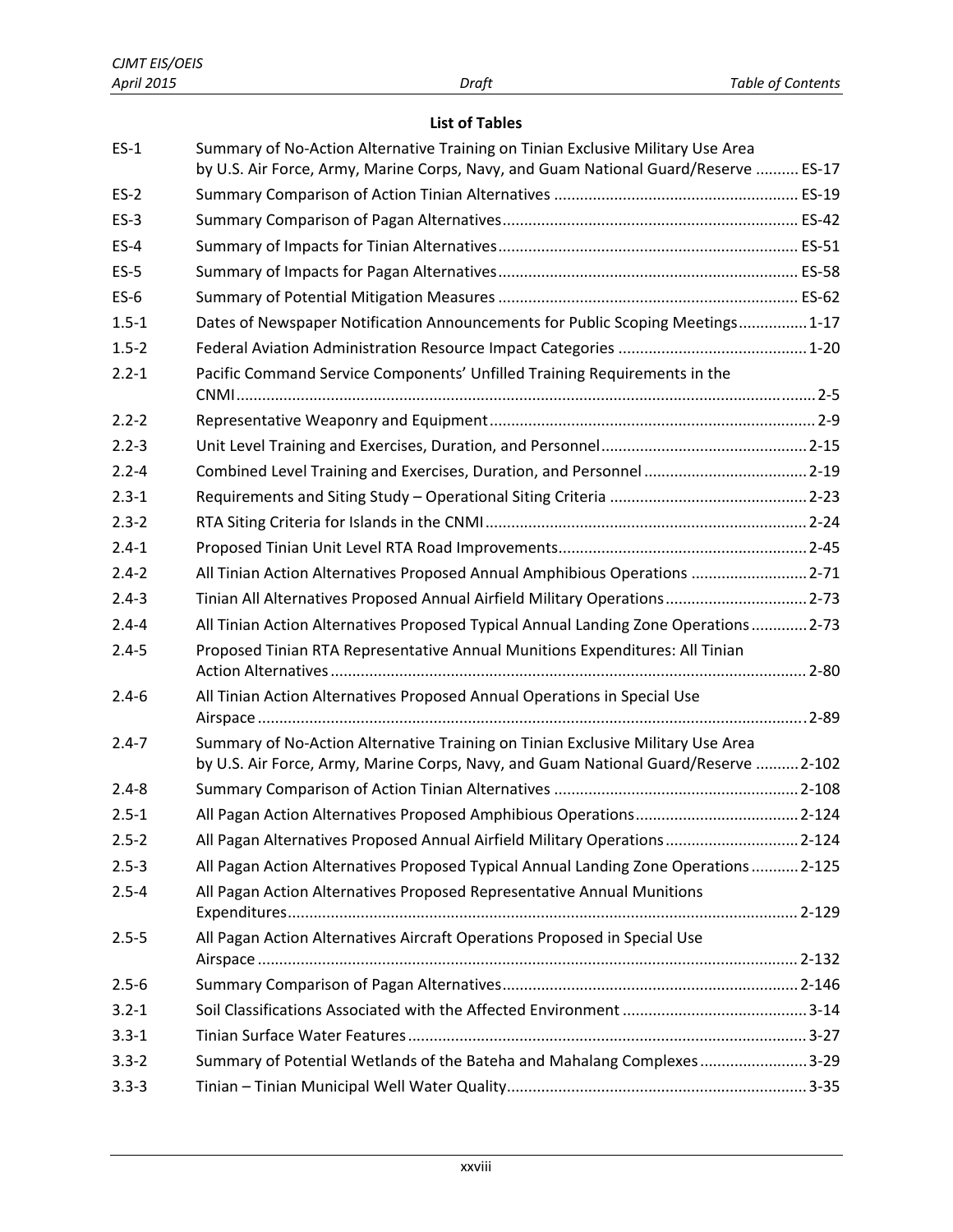| $3.3 - 4$   |                                                                                  |  |
|-------------|----------------------------------------------------------------------------------|--|
| $3.3 - 5$   |                                                                                  |  |
| $3.3 - 6$   |                                                                                  |  |
| $3.5 - 1$   |                                                                                  |  |
| $3.5 - 2$   |                                                                                  |  |
| $3.5 - 3$   |                                                                                  |  |
| $3.5 - 4$   |                                                                                  |  |
| $3.6 - 1$   |                                                                                  |  |
| $3.9 - 1$   |                                                                                  |  |
| $3.9 - 2$   |                                                                                  |  |
| $3.9 - 3$   | Occurrence of Federally Endangered Species Act-Listed and Proposed Species       |  |
| $3.9 - 4$   | Bird Species Observed on Tinian and Protected under the Migratory Bird Treaty    |  |
| $3.9 - 5$   |                                                                                  |  |
| $3.9 - 6$   | Occurrence of Federally Endangered Species Act-Listed and Proposed Species       |  |
| $3.9 - 7$   | Bird Species Occurring on Pagan and Protected under the Migratory Bird Treaty    |  |
| $3.10 - 1$  |                                                                                  |  |
| $3.10 - 2$  | Essential Fish Habitat and Habitat Areas of Particular Concern for Management    |  |
| $3.10 - 3$  | CNMI Marine Invertebrate Species of Special Conservation Need of Tinian3-166     |  |
| $3.10 - 4$  |                                                                                  |  |
| $3.10 - 5$  |                                                                                  |  |
| $3.10 - 6$  |                                                                                  |  |
| $3.10 - 7$  | Marine Mammals Species with Reported Occurrence in the Region of Influence       |  |
| $3.10 - 8$  | Estimates of Select Total Physical Characteristics Compared to Pagan3-175        |  |
| $3.10 - 9$  | Marine Invertebrates Identified by the CNMI Division of Fish and Wildlife Marine |  |
| $3.10 - 10$ |                                                                                  |  |
| $3.10 - 11$ |                                                                                  |  |
| $3.11 - 1$  | Contributing Features to the North Field National Historic Landmark3-199         |  |
| $3.15 - 1$  |                                                                                  |  |
| $3.15 - 2$  |                                                                                  |  |
| $3.15 - 3$  |                                                                                  |  |
| $3.15 - 4$  | CNMI Government Revenues by Source, 2002-2009 (Millions of \$'s) 3-251           |  |
| $3.15 - 5$  | Farms, Land in Farms, and Land Use by Municipality, 2002 and 2007 3-254          |  |
| $3.15 - 6$  |                                                                                  |  |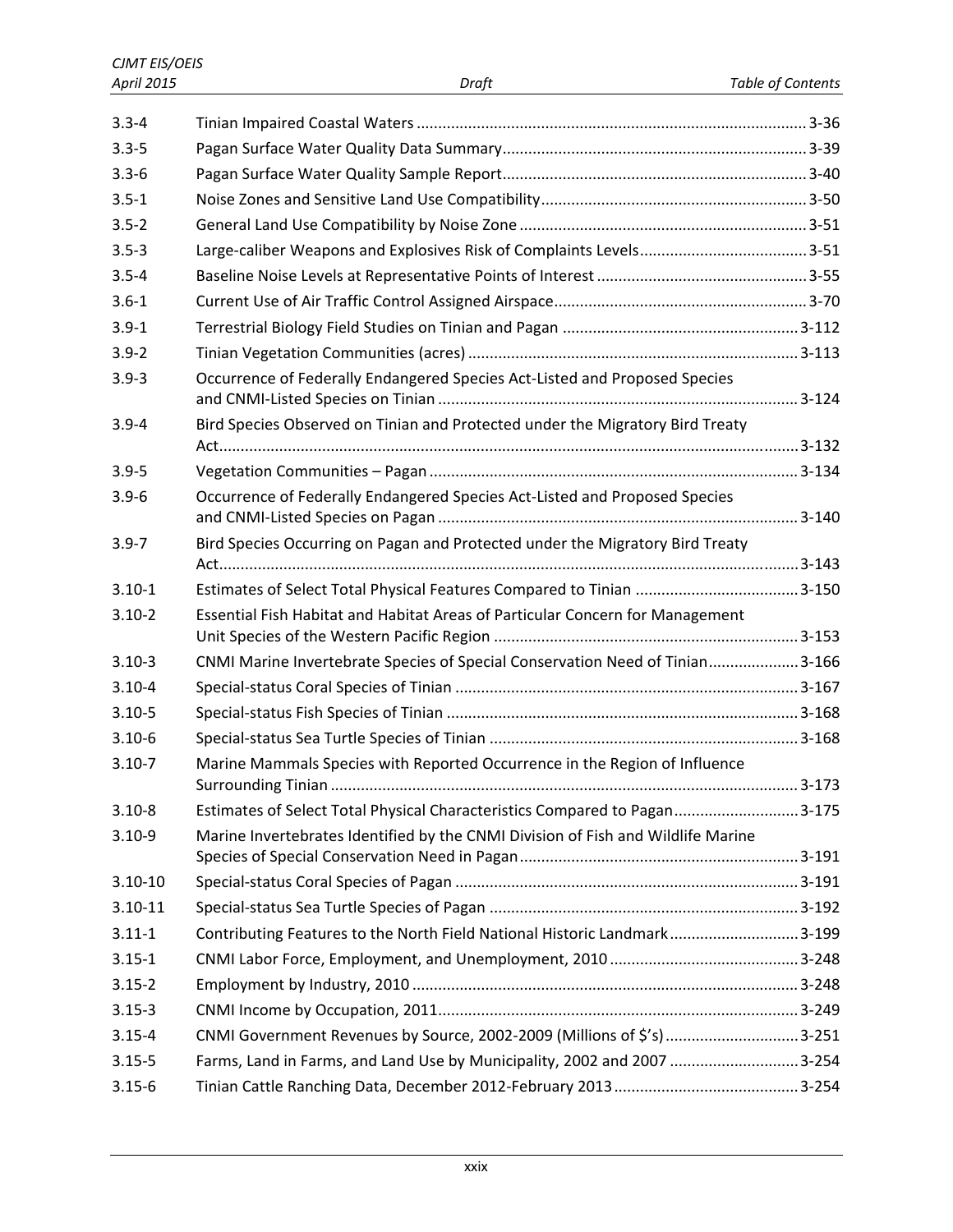| $3.15 - 7$  |                                                                                                                                                                |  |
|-------------|----------------------------------------------------------------------------------------------------------------------------------------------------------------|--|
| $3.15 - 8$  |                                                                                                                                                                |  |
| $3.15 - 9$  |                                                                                                                                                                |  |
| $3.15 - 10$ |                                                                                                                                                                |  |
| $3.15 - 11$ |                                                                                                                                                                |  |
| $3.16 - 1$  | Sites of Potential Environmental Concern Associated with Agricultural Activities                                                                               |  |
| $3.16 - 2$  | Sites of Potential Environmental Concern Associated with World War II Activities                                                                               |  |
| $3.16 - 3$  | Sites of Potential Environmental Concern within the Tinian Military Lease Area  3-290                                                                          |  |
| $3.16 - 4$  | Potential Historical Hazardous Waste Sites and Munitions and Explosives of                                                                                     |  |
| $3.17 - 1$  |                                                                                                                                                                |  |
| $4.2 - 1$   | Summary of Ground Disturbance, Slope, Geologic Units, Soil Conditions, Prime<br>Farmland Soils, and Geologic Hazards Associated with Construction Under Tinian |  |
| $4.2 - 2$   | Summary of Ground Disturbance, Slope, Geologic Units, Soil Conditions, Prime<br>Farmland Soils, and Geologic Hazards Associated with Construction Under Tinian |  |
| $4.2 - 3$   | Summary of Ground Disturbance, Slope, Geologic Units, Soil Conditions, Prime<br>Farmland Soils, and Geologic Hazards Associated with Construction Under Tinian |  |
| $4.2 - 4$   |                                                                                                                                                                |  |
| $4.2 - 5$   | Summary of Ground Disturbance, Slope, Geologic Units and Geologic Hazards                                                                                      |  |
| $4.2 - 6$   | Summary of Ground Disturbance, Slope, Geologic Units and Geologic Hazards                                                                                      |  |
| $4.2 - 7$   |                                                                                                                                                                |  |
| $4.3 - 1$   |                                                                                                                                                                |  |
| $4.3 - 2$   |                                                                                                                                                                |  |
| $4.4 - 1$   |                                                                                                                                                                |  |
| $4.4 - 2$   | Operational Training Annual Emissions - Tinian Alternatives 1, 2, and 3 4-70                                                                                   |  |
| $4.4 - 3$   |                                                                                                                                                                |  |
| $4.4 - 4$   |                                                                                                                                                                |  |
| $4.4 - 5$   |                                                                                                                                                                |  |
| $4.4 - 6$   |                                                                                                                                                                |  |
| $4.4 - 7$   | Operational Training Activity Annual Emissions - Pagan Alternative 1 4-75                                                                                      |  |
| $4.4 - 8$   |                                                                                                                                                                |  |
| $4.4 - 9$   |                                                                                                                                                                |  |
| $4.5 - 1$   | Area and Population on Tinian Affected by Small-caliber Weapons Noise for All                                                                                  |  |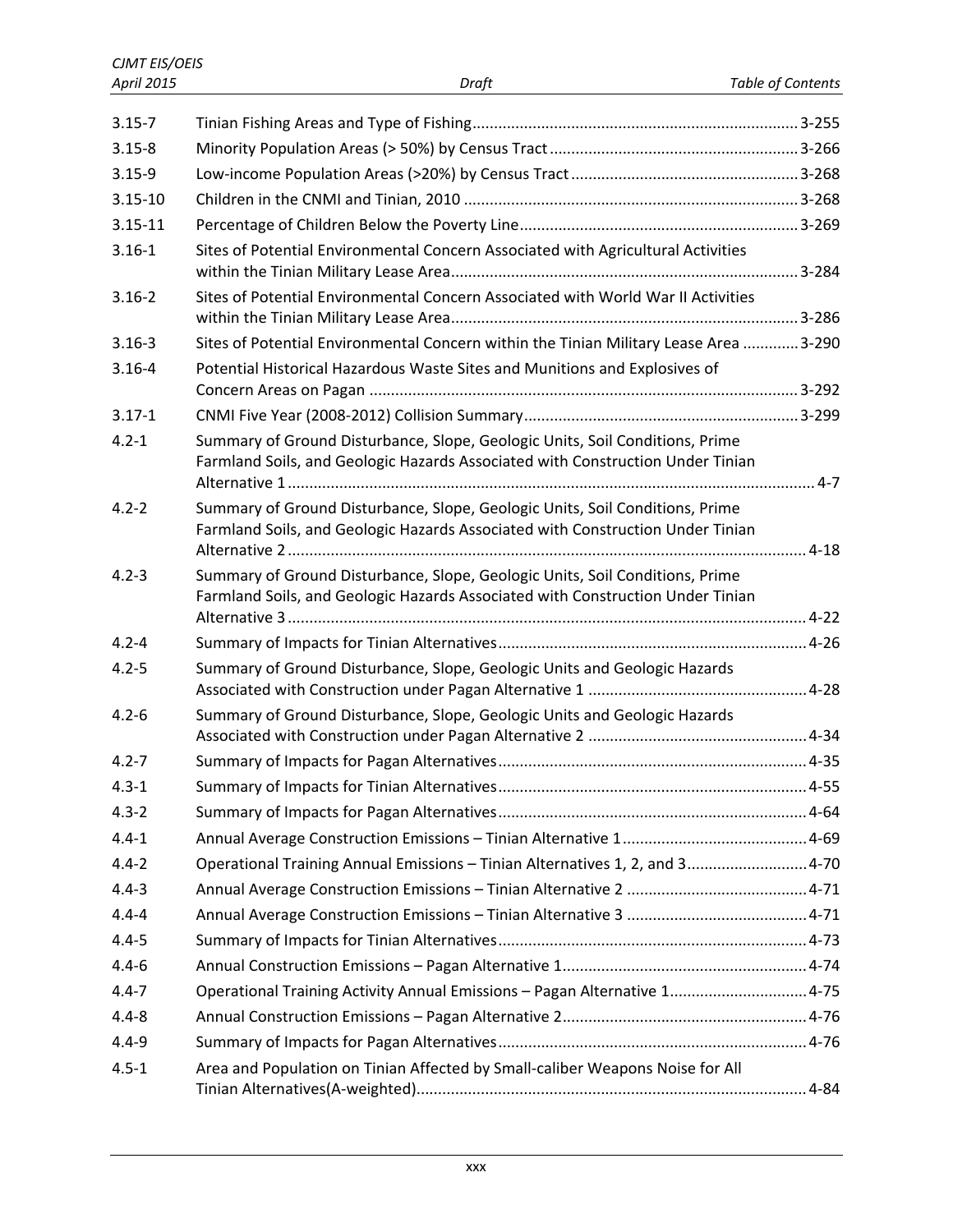| CJMT EIS/OEIS<br>April 2015 | Draft                                                                                                                                                            | <b>Table of Contents</b> |
|-----------------------------|------------------------------------------------------------------------------------------------------------------------------------------------------------------|--------------------------|
|                             |                                                                                                                                                                  |                          |
| $4.5 - 2$                   | Area and Population on Tinian Affected by Small-caliber Weapons Noise for All                                                                                    |                          |
| $4.5 - 3$                   | Tinian Alternative 1 Representative Points of Interest on Tinian Affected by                                                                                     |                          |
| $4.5 - 4$                   | Area and Population on Tinian and Saipan Affected by Large-caliber Weapons                                                                                       |                          |
| $4.5 - 5$                   | Area and Population on Tinian and Saipan Affected by Large-caliber Weapons<br>Noise - Risk Complaint Neutral Weather for All Tinian Alternatives (Peak)4-97      |                          |
| $4.5 - 6$                   | Area and Population on Tinian and Saipan Affected by Large-caliber Weapons<br>Noise - Risk Complaint Unfavorable Weather for All Tinian Alternatives (Peak) 4-97 |                          |
| $4.5 - 7$                   | Representative Points of Interest on Tinian Affected by Large-caliber Weapons                                                                                    |                          |
| $4.5 - 8$                   | Representative Points of Interest on Saipan Affected by Large-caliber Weapons                                                                                    |                          |
| $4.5 - 9$                   | Representative Points of Interest on Tinian Affected by Large-caliber Weapons                                                                                    |                          |
| $4.5 - 10$                  | Representative Points of Interest on Saipan Affected by Large-caliber Weapons                                                                                    |                          |
| $4.5 - 11$                  | Annual Airfield Operations at Tinian International Airport and North Field for All                                                                               |                          |
| $4.5 - 12$                  | Noise Area and Population Generated by Aircraft Operations for All Tinian                                                                                        |                          |
| $4.5 - 13$                  | All Tinian Alternatives Points of Interest Noise Level Exposure Generated by                                                                                     |                          |
| $4.5 - 14$                  |                                                                                                                                                                  |                          |
| $4.5 - 15$                  |                                                                                                                                                                  |                          |
| $4.5 - 16$                  | Tinian Alternative 2 Representative Points of Interest Affected by Small-caliber                                                                                 | 4-110                    |
| $4.5 - 17$                  | Tinian Alternative 3 Representative Points of Interest Affected by Small-caliber                                                                                 |                          |
| $4.5 - 18$                  |                                                                                                                                                                  |                          |
| $4.5 - 19$                  | All Pagan Alternatives Affected by Small-caliber Weapons Noise (A-weighted and                                                                                   |                          |
| $4.5 - 20$                  | All Pagan Alternatives Area Affected by Large-caliber Weapons Noise (C-                                                                                          |                          |
| $4.5 - 21$                  | All Pagan Alternatives Points of Interest from Large-caliber Weapon Activity (C-                                                                                 |                          |
| $4.5 - 22$                  | All Pagan Alternatives Representative Points of Interest Affected by Large-caliber                                                                               |                          |
| $4.5 - 23$                  | All Pagan Alternatives Noise Exposure Area at and Around the Airfield (A-                                                                                        |                          |
| $4.5 - 24$                  |                                                                                                                                                                  |                          |
| $4.6 - 1$                   | Change in Tinian International Airport Annual Airport Operations  4-137                                                                                          |                          |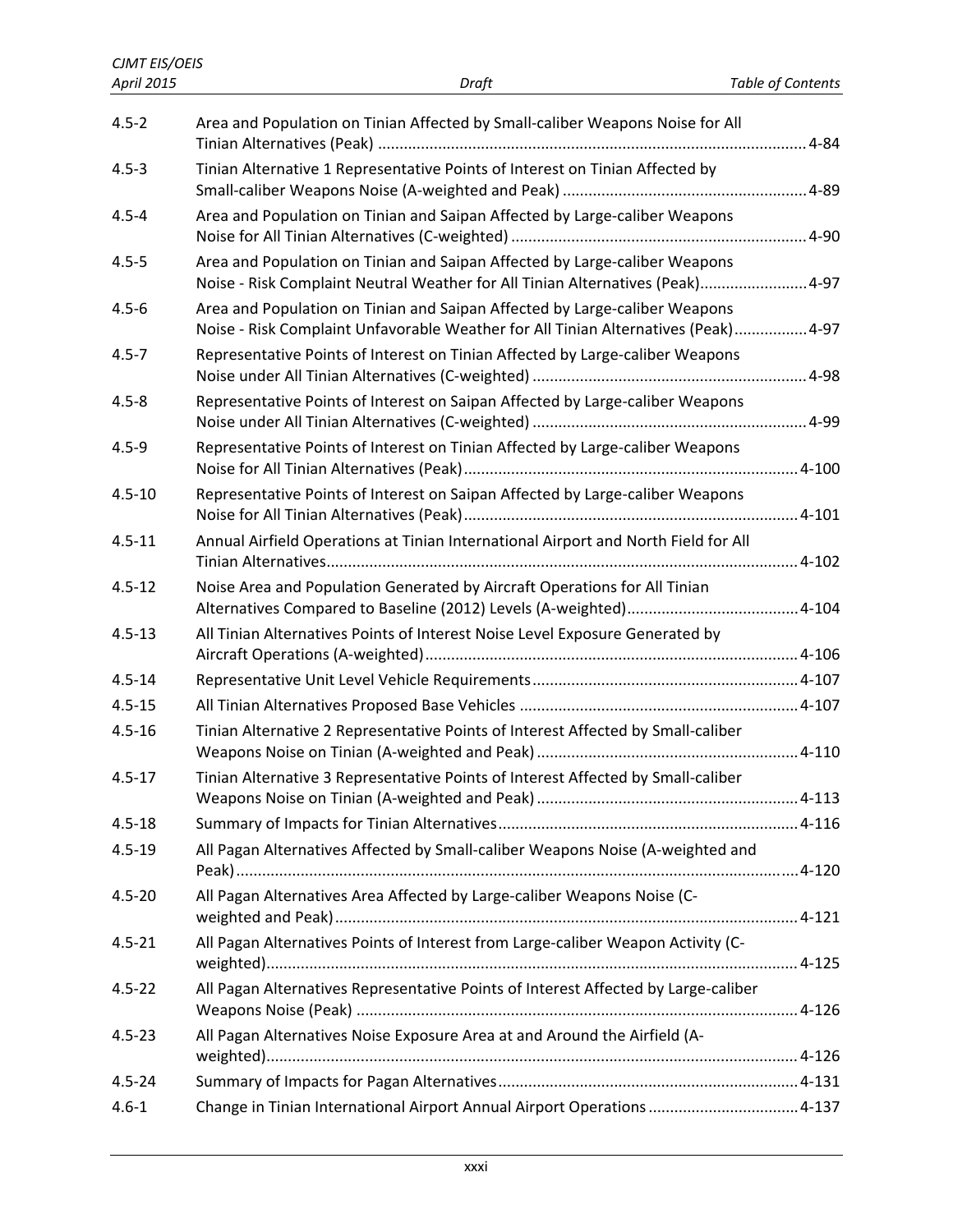| $4.6 - 2$  |                                                                                                                                                                    |  |
|------------|--------------------------------------------------------------------------------------------------------------------------------------------------------------------|--|
| $4.6 - 3$  |                                                                                                                                                                    |  |
| $4.6 - 4$  |                                                                                                                                                                    |  |
| $4.6 - 5$  | Summary of Potential Mitigation Measures for Tinian Alternatives 4-148                                                                                             |  |
| $4.6 - 6$  |                                                                                                                                                                    |  |
| $4.7 - 1$  |                                                                                                                                                                    |  |
| $4.7 - 2$  | Summary of Potential Mitigation Measures for Tinian Alternatives 4-167                                                                                             |  |
| $4.7 - 3$  |                                                                                                                                                                    |  |
| $4.8 - 1$  |                                                                                                                                                                    |  |
| $4.8 - 2$  | Summary of Potential Mitigation Measures for Tinian Alternatives 4-184                                                                                             |  |
| $4.8 - 3$  |                                                                                                                                                                    |  |
| $4.9 - 1$  | Potential Direct Impacts to Vegetation Communities with Implementation of                                                                                          |  |
| $4.9 - 2$  | Potential Direct and Permanent Impacts to Five Native Bird Species from                                                                                            |  |
| $4.9 - 3$  | Potential Direct and Permanent Impacts to Three Migratory Bird Treaty Act-listed                                                                                   |  |
|            | Species from Proposed Construction Activities under Tinian Alternative 1 4-206                                                                                     |  |
| $4.9 - 4$  | Potential Direct Impacts to Vegetation Communities with Implementation of                                                                                          |  |
| $4.9 - 5$  | Potential Direct and Permanent Impacts to Five Native Bird Species from                                                                                            |  |
| $4.9 - 6$  | Potential Direct and Permanent Impacts to Three Migratory Bird Treaty Act-listed<br>Species from Proposed Construction Activities under Tinian Alternative 2 4-225 |  |
| $4.9 - 7$  | Potential Direct Impacts to Vegetation Communities with Implementation of                                                                                          |  |
| $4.9 - 8$  | Potential Direct and Permanent Impacts to Five Native Bird Species from                                                                                            |  |
| $4.9 - 9$  | Potential Direct and Permanent Impacts to Three Migratory Bird Treaty Act-listed                                                                                   |  |
|            | Species from Proposed Construction Activities under Tinian Alternative 3 4-235                                                                                     |  |
| $4.9 - 10$ |                                                                                                                                                                    |  |
| $4.9 - 11$ |                                                                                                                                                                    |  |
| $4.9 - 12$ | Potential Direct Impacts to Vegetation Communities with Implementation of                                                                                          |  |
| $4.9 - 13$ | Modeled Weapons and Aircraft Noise Levels at Mariana Fruit Bat Colonies on                                                                                         |  |
| 4.9-14     | Potential Direct Impacts to Vegetation Communities with Implementation of                                                                                          |  |
| $4.9 - 15$ | Modeled Weapons and Aircraft Noise Levels at Mariana Fruit Bat Colonies on                                                                                         |  |
| $4.10 - 1$ | Summary of Potential Direct and Indirect Impacts to Marine Habitat at Unai                                                                                         |  |
| $4.10 - 2$ | Potential Impacts to Acropora globiceps at Unai Chulu During Construction 4-280                                                                                    |  |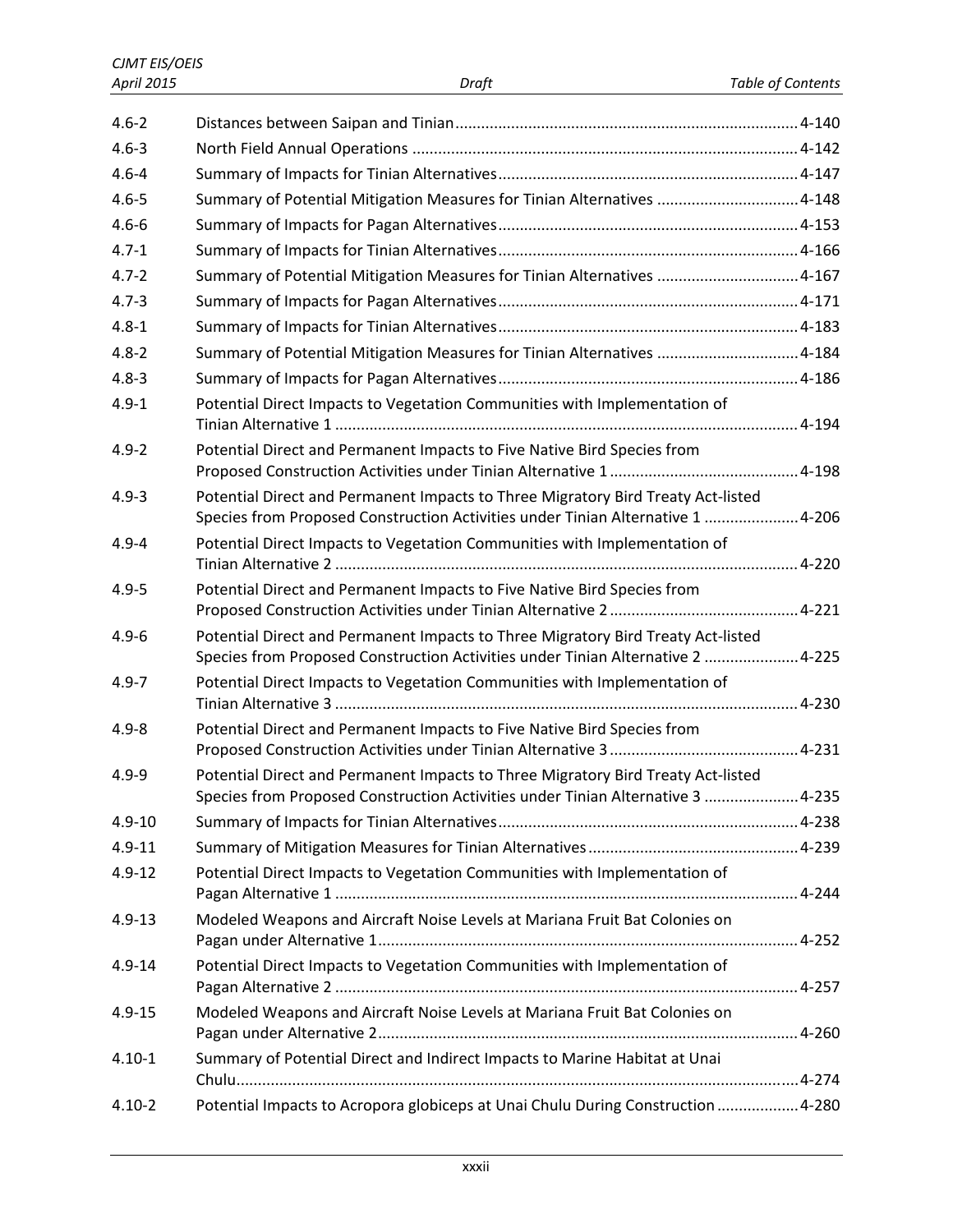| $4.10 - 3$  |                                                                                     |  |
|-------------|-------------------------------------------------------------------------------------|--|
| $4.10 - 4$  | Summary of Potential Direct and Indirect Impacts to Marine Habitat on Tinian  4-291 |  |
| $4.10 - 5$  | Potential Impacts to Acropora globiceps at Unai Chulu, Unai Babui, Unai Masalok,    |  |
| $4.10 - 6$  |                                                                                     |  |
| $4.10 - 7$  | Summary of Potential Mitigation Measures for Tinian Alternatives  4-300             |  |
| $4.10 - 8$  |                                                                                     |  |
| $4.10 - 9$  | Summary of Potential Direct and Indirect Impacts to Marine Habitat on Pagan  4-304  |  |
| $4.10 - 10$ | Potential Impacts to Acropora globiceps at Green, Red, Blue, South, Gold, and       |  |
| $4.10 - 11$ |                                                                                     |  |
| $4.10 - 12$ | Summary of Potential Mitigation Measures for Pagan Alternatives 4-326               |  |
| $4.11 - 1$  | Tinian Alternative 1: Summary of Significant Direct Impacts on Historic Properties  |  |
| $4.11 - 2$  | Tinian Alternative 1 Summary of Significant Direct Impacts on Historic Properties   |  |
| $4.11 - 3$  | Tinian Alternative 2 Summary of Significant Direct Impacts on Historic Properties   |  |
| $4.11 - 4$  | Tinian Alternative 2 Summary of Significant Direct Impacts on Historic Properties   |  |
| $4.11 - 5$  | Tinian Alternative 3 Summary of Significant Direct Impacts on Historic Properties   |  |
| $4.11 - 6$  | Tinian Alternative 3 Summary of Significant Direct Impacts on Historic Properties   |  |
| $4.11 - 7$  |                                                                                     |  |
| $4.11 - 8$  | Summary of Potential Mitigation Measures for Tinian Alternatives  4-351             |  |
| $4.11 - 9$  | Pagan Alternative 1 Summary of Significant Direct Impacts on Historic Properties    |  |
| $4.11 - 10$ | Pagan Alternative 1 Summary of Significant Direct Impacts on Historic Properties    |  |
| 4.11-11     | Pagan Alternative 2: Summary of Significant Direct Impacts on Historic Properties   |  |
| $4.11 - 12$ | Pagan Alternative 2: Summary of Significant Direct Impacts on Historic Properties   |  |
| 4.11-13     |                                                                                     |  |
| 4.11-14     | Summary of Potential Mitigation Measures for Pagan Alternatives 4-363               |  |
| $4.12 - 1$  |                                                                                     |  |
| $4.12 - 2$  |                                                                                     |  |
| $4.12 - 3$  |                                                                                     |  |
| $4.12 - 4$  |                                                                                     |  |
| $4.12 - 5$  |                                                                                     |  |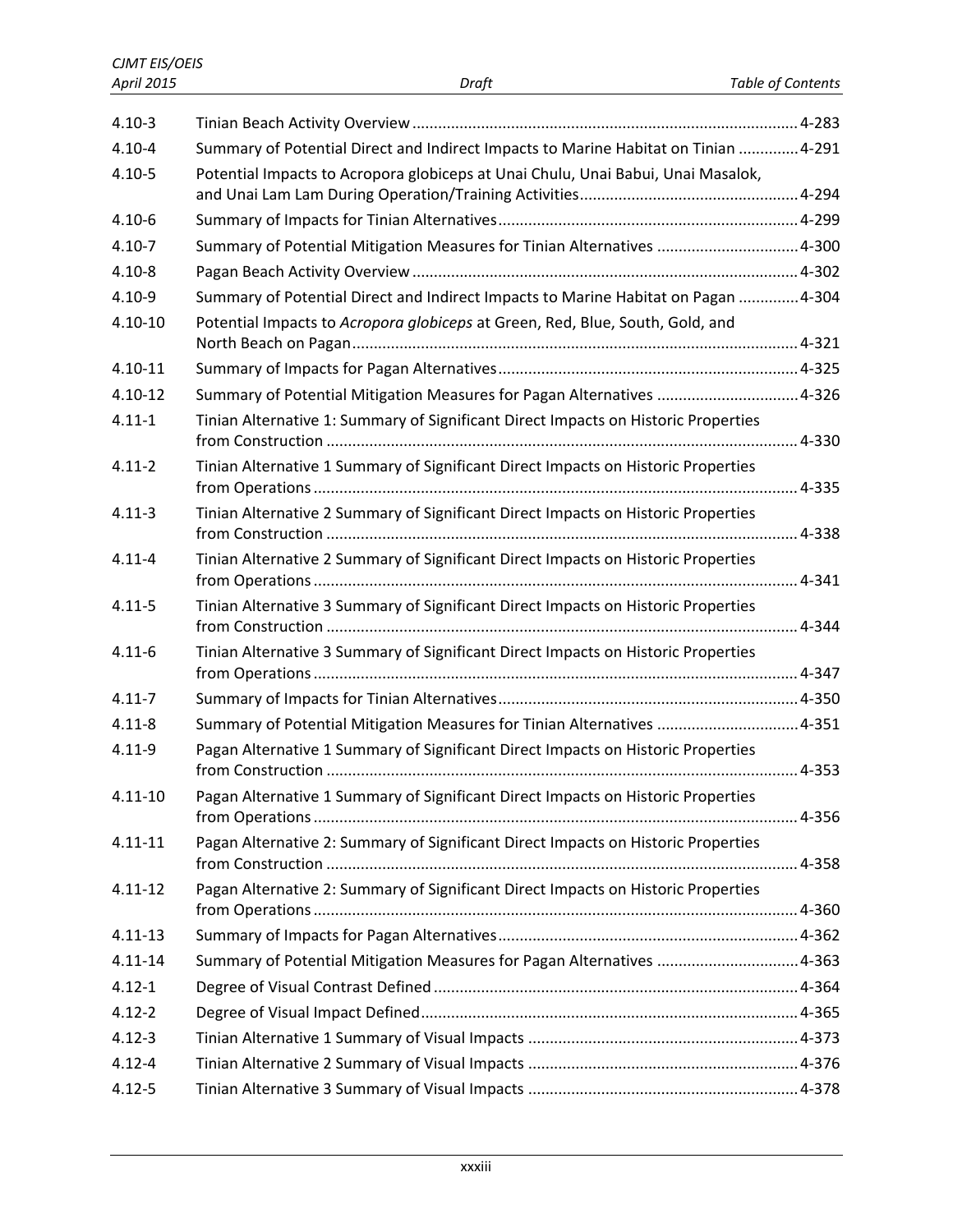| $4.12 - 6$  |                                                                                         |  |
|-------------|-----------------------------------------------------------------------------------------|--|
| $4.12 - 7$  |                                                                                         |  |
| $4.13 - 1$  |                                                                                         |  |
| $4.13 - 2$  |                                                                                         |  |
| $4.14 - 1$  |                                                                                         |  |
| $4.14 - 2$  |                                                                                         |  |
| $4.14 - 3$  |                                                                                         |  |
| $4.14 - 4$  | Estimated Potable Water Demand for Proposed Tinian Range Training Area                  |  |
| $4.14 - 5$  |                                                                                         |  |
| $4.14 - 6$  |                                                                                         |  |
| $4.14 - 7$  |                                                                                         |  |
| $4.14 - 8$  |                                                                                         |  |
| $4.14 - 9$  |                                                                                         |  |
| $4.14 - 10$ |                                                                                         |  |
| 4.14-11     |                                                                                         |  |
| $4.14 - 12$ |                                                                                         |  |
| $4.15 - 1$  |                                                                                         |  |
| $4.15 - 2$  |                                                                                         |  |
| $4.16 - 1$  | Potentially Contaminated Sites Within or Near Training Areas Under Alternative 1  4-471 |  |
| $4.16 - 2$  | Potentially Contaminated Sites Within or Near Training Areas Under Alternative 2  4-475 |  |
| $4.16 - 3$  |                                                                                         |  |
| $4.16 - 4$  |                                                                                         |  |
| $4.17 - 1$  |                                                                                         |  |
| $4.17 - 2$  |                                                                                         |  |
| $4.18 - 1$  | Density Estimates for Species Potentially Occurring in the Project Area  4-532          |  |
| $4.20 - 1$  |                                                                                         |  |
| $4.20 - 2$  |                                                                                         |  |
| $4.20 - 3$  |                                                                                         |  |
| $5.2 - 1$   | Mariana Islands Training and Testing EIS/OEIS Proposed Training Activities that         |  |
| $5.2 - 2$   |                                                                                         |  |
| $5.2 - 3$   |                                                                                         |  |
| $5.2 - 4$   |                                                                                         |  |
| $5.2 - 5$   |                                                                                         |  |
| $5.3 - 1$   |                                                                                         |  |
| $5.3 - 2$   |                                                                                         |  |
| $5.3 - 3$   |                                                                                         |  |
| $6.3 - 1$   |                                                                                         |  |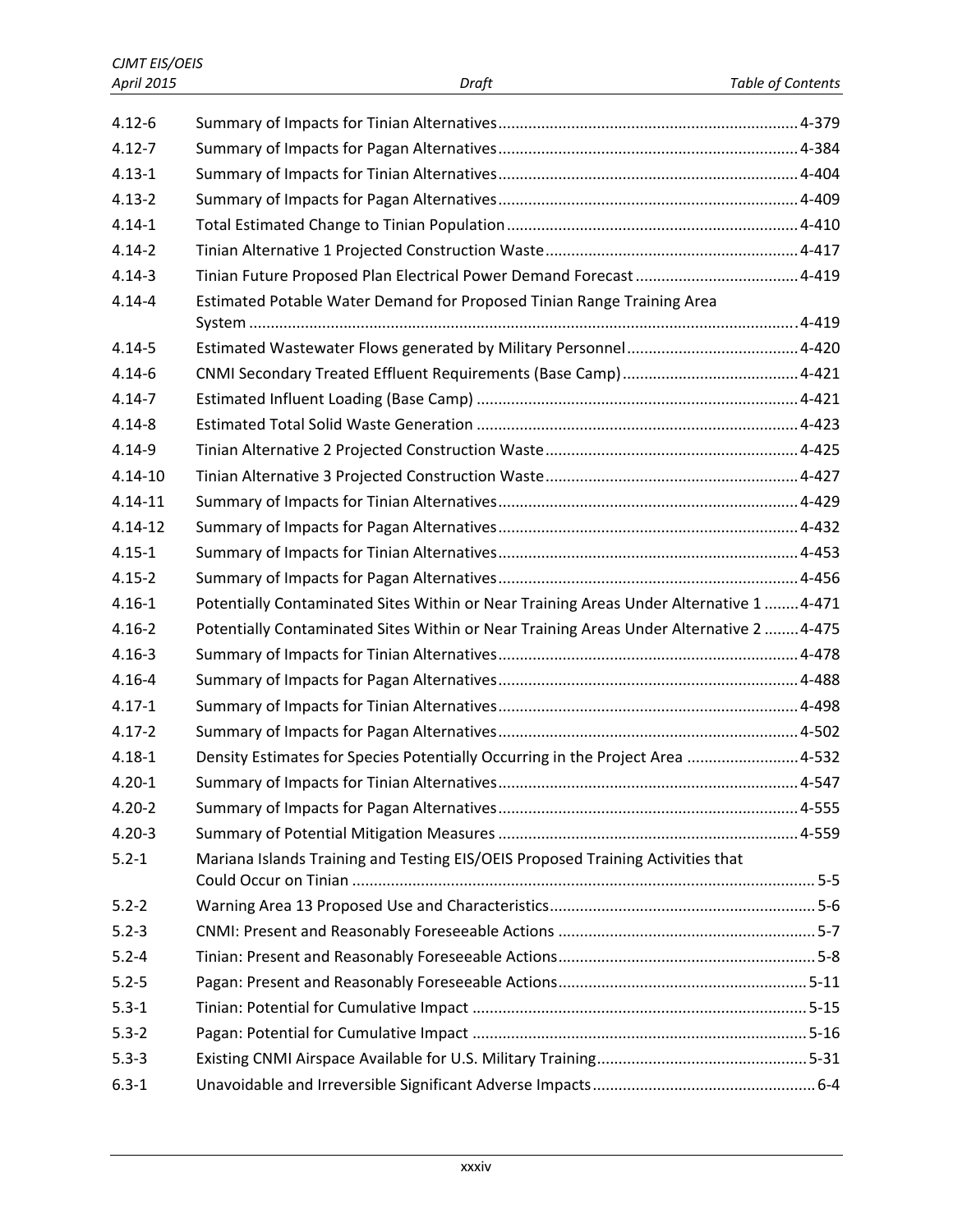## **APPENDICES**

#### **Table of Contents**

#### **Appendix A – Agency and Elected Official Correspondence**

- 1. Cooperating Agency Correspondence
- 2. Public Notices
- **Appendix B – Final Scoping Summary Report**
- **Appendix C – Unconstrained Training Concept for Tinian and Pagan**
- **Appendix D – Best Management Practices**
- **Appendix E – Applicable Federal and Local Regulations**
- **Appendix F – Geology and Soils Technical Memo**
- **Appendix G – Air Quality Technical Memo**
- **Appendix H – Noise Study**
- **Appendix I – Airspace Technical Memo**

#### **Appendix J – Amphibious Beach Landing Site Engineering and Coastal Processes Analyses**

- 1. Tinian AAV Landing Site Engineering Investigations
- 2. Engineering Analysis Evaluation
- 3. Coastal Processes Report

#### **Appendix K – Summary of Historical Land Use Agreements between the U.S. and the CNMI**

#### **Appendix L – Biological Resources Supporting Documentation**

- 1. Terrestrial and Marine Species List
- 2. Terrestrial and Marine Species Profiles
- 3. Terrestrial Biological Surveys on Tinian
- 4. Wetland Survey Report
- 5. Biosecurity

#### **Appendix M – Marine Biological Resources Technical Memo and Survey Reports**

- 1. Marine Biological Resources Technical Memo
- 2. Coral Marine Resources Survey Report
- 3. Marine Mammal Survey Report
- 4. Sea Turtle Marine Resources Survey Report

#### **Appendix N – Cultural Resources Technical Memo**

#### **Appendix O – Transportation Study**

**Appendix P – Utilities Study**

#### **Appendix Q – Socioeconomic Impact Assessment Study**

#### **Appendix R – Hazardous Materials and Waste Technical Memo**

#### **Appendix S – Draft Engineering Drawing of Airport Layout Plan**